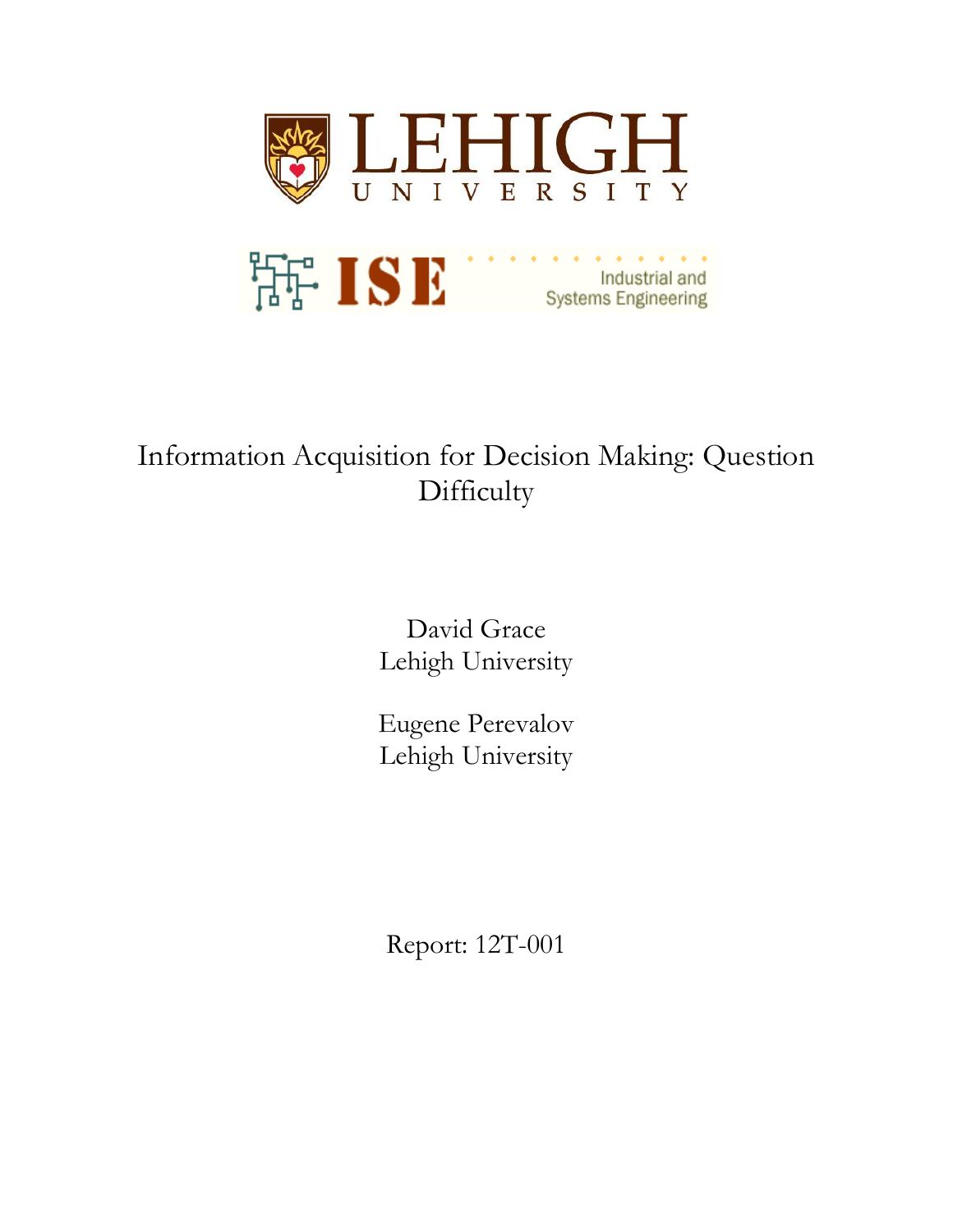## Information Acquisition for Decision Making: Question Difficulty

#### Draft

#### **Abstract**

The problem of optimal decision making in environments characterized with both uncertainty and presence of information sources is considered in a general setting. This motivates searching for quantitative measures of question difficulty that would allow for maximizing the effect of additional information the information sources are capable of supplying. In this article, the concept of question difficulty for questions identified with partitions of problem parameter space is introduced and the overall form of question difficulty function is derived that satisfies a particular system of reasonable postulates. It is found that the resulting difficulty function depends on a single scalar function on the parameter space that can be interpreted – using parallels with classical thermodynamics – as temperature-like quantity, with the question difficulty being similar to thermal energy. Quantitative relationships between different questions are also explored.

### **1 Introduction**

In decision making under uncertainty – depending on the particular features of the problem at hand – different methods are used. Problems for which the main difficulty lies in a large number of possible solutions and a complex structure of the feasible region are usually considered to belong to the domain of optimization (stochastic [4], robust [2, 1] or, more recently, risk-averse [12, 38, 3]). The state of knowledge (typically expressed by a probability distribution on the space of problem parameters) about the unknown problem parameters is usually assumed to be fixed. If the number of possible solutions is relatively small and the main difficulty lies in the process of updating the initial information (probability distribution), decision theoretic methods are appropriate. In Markov decision processes and stochastic optimal control, respectively, additional assumptions (such as Markovian or Gaussian property) are made which allows one to obtain solutions with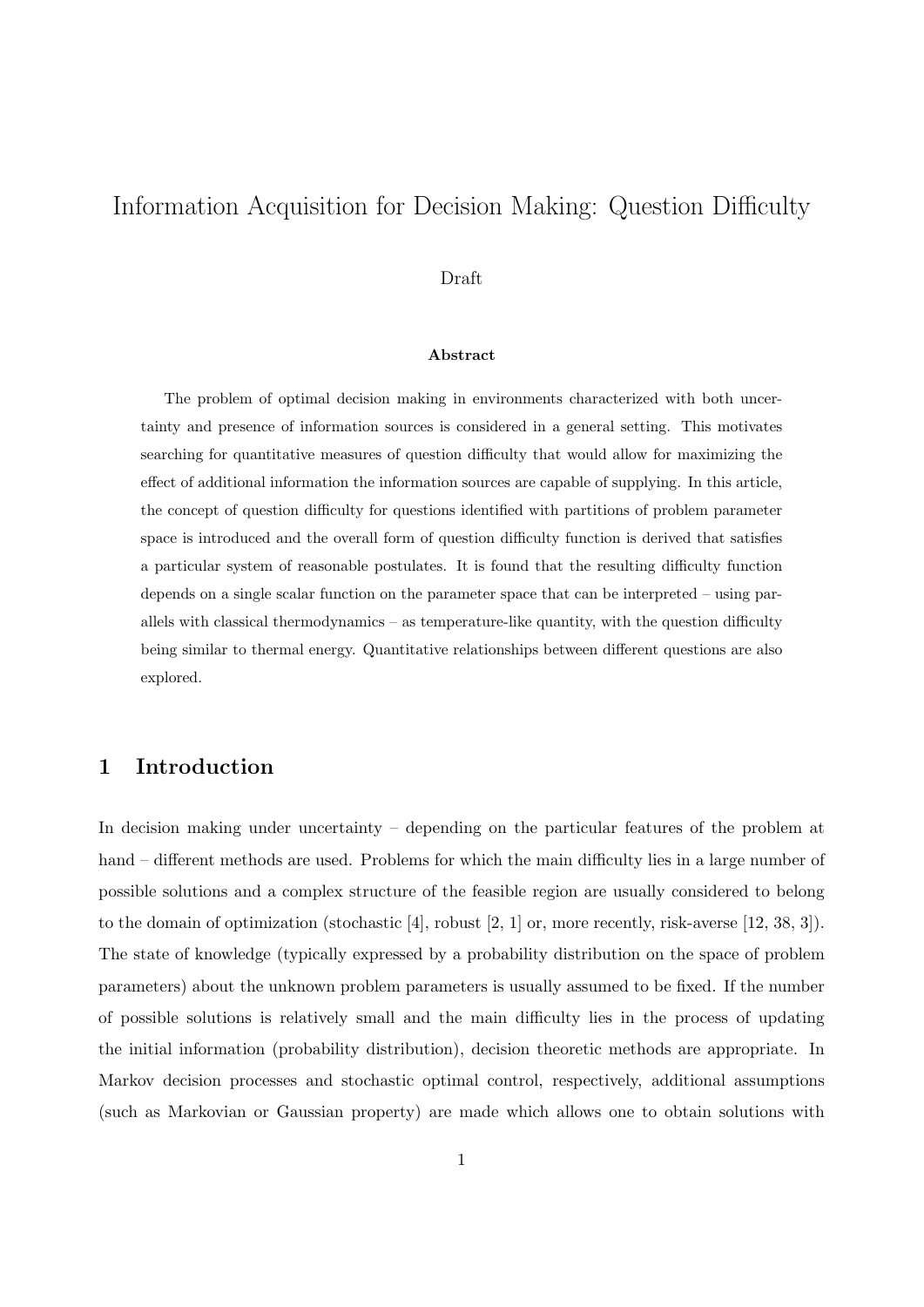special properties making it possible to handle the time aspect of the problem efficiently.

In many practical decision making problems, sources of additional information are often available but the knowledge they possess is typically not structured well and thus cannot be used directly in, for instance, stochastic optimization formulations. In addition, such information is often highly imprecise, noisy and is characterized by various degrees of relevance to the problem the decision maker is facing. That further complicates the task of extracting the additional information and using it optimally from the point of view of solution quality improvement. A good example of such a situation is the product portfolio selection problem some electronics manufacturing companies are regularly facing. The number of products they are typically choosing from is measured in dozens making the number of possible combinations enormous. In addition, multiple constraints on feasible combinations exist complicating the feasible region structure. The initial reliable information about possible future gains associated with various products is typically very scarce. On the other hand, it is almost universally believed that many people in the organization possess valuable additional information that fails to be utilized by the decision makers due to reasons just mentioned.

The present article initiates development of a unified theoretical framework for optimal information acquisition in general purpose decision making problems including those with large and complex feasible regions. The proposed framework begins with a consideration of a decision making problem on one hand and an information source on the other. The source is assumed to be capable of answering questions that are related to the input data of the decision making problem. Generally speaking, any source has finite capability that manifests itself in answering easy questions with higher accuracy than difficult ones. Difficulty of various questions is source-specific: what is easy for one source can be difficult for another and vice versa. On the other hand, different questions have different degree of relevance for the given decision making problem: having one question answered accurately may increase the solution quality significantly while possessing an equally accurate answer to another – equally detailed – question may have a much smaller effect on the solution quality. This naturally leads to an important question the decision maker appears to be facing: how the information source should be optimally "aligned" with the given problem, or, more precisely, what question the decision maker should ask the information source so that the respective answer would have the largest positive effect on the solution quality for the given problem. More generally, if several information sources are available, the decision maker would want to know what question(s) and  $-$  possibly  $-$  in what order should be asked the sources so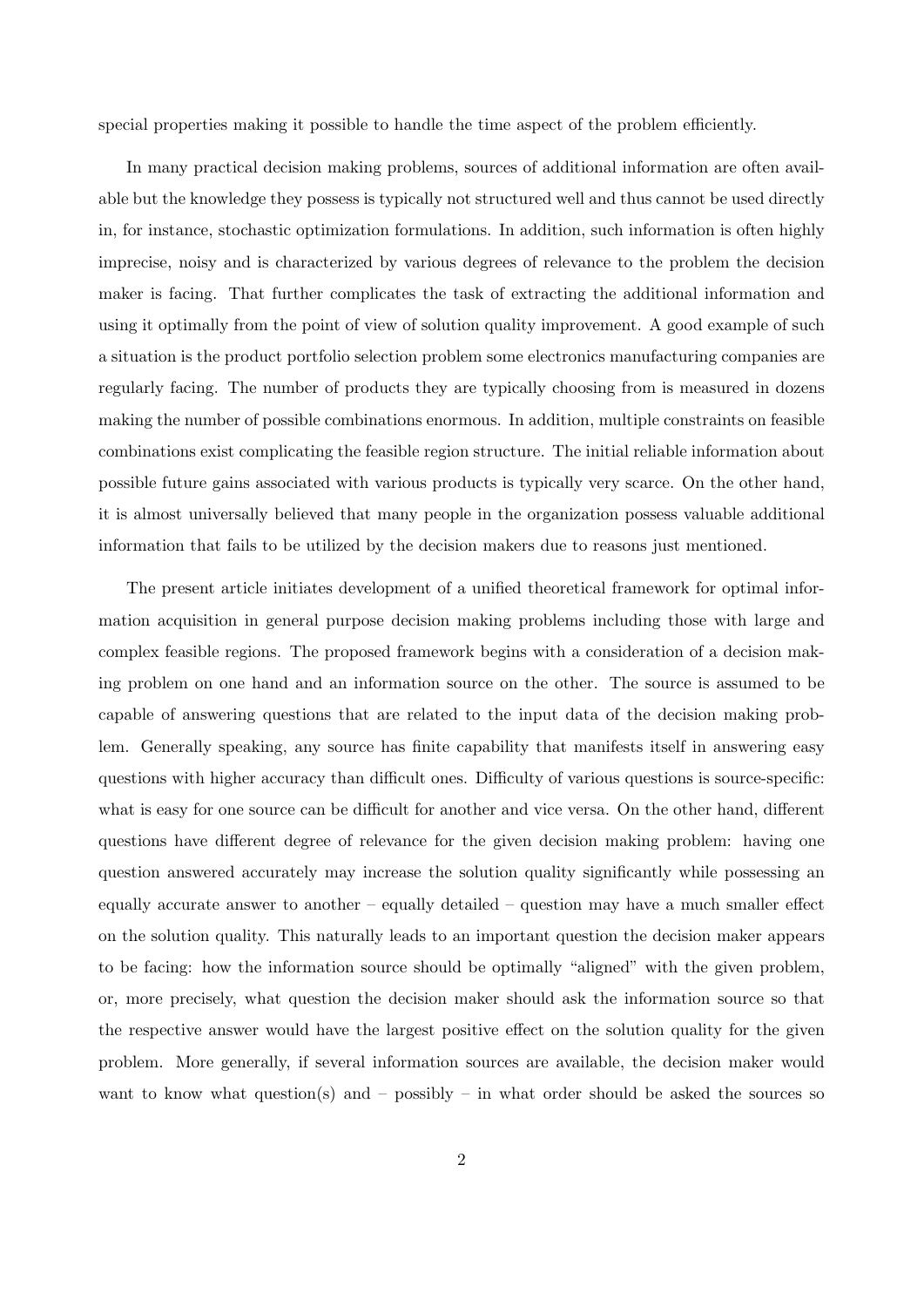that the combined effect of the respective answers on the solution quality can be maximized. In other words, here the overall problem is that of optimal "alignment" of a system of information sources to the given decision making problem. What can make that latter problem more difficult is that optimal question(s) to be asked a given source might in general depend on the number and properties ("expertise") of other available sources.

Development of such a framework clearly has to include several components:

- Model(s) of an information source that, in particular, allows for an evaluation of relative difficulty of various questions (the source's "expertise");
- Definition of a question and a measure of its difficulty;
- Definition of an answer to a given question and a measure of its accuracy:
- Description of a relationship of source's answers to various questions and the solution quality for the given decision making problem;
- Development of efficient solution methods for the optimal "alignment" problem mentioned earlier.

Since a model of an information source has to describe the accuracy of the source's answers to various questions it appears natural to begin with definitions of questions and answers and their respective quantitative characteristics – that can be called *difficulty* and *depth*, respectively. The present article is devoted to the former of these tasks: the development of a quantitative theory of questions.

#### **1.1 Related Work**

This and the following papers can be described as an attempt to bring information theory to bear on optimization and decision making. As is well-known, the field of Information Theory that grew out of Shannon's pioneering work on communication theory has since had a profound impact on a number of disciplines in natural sciences and engineering. One of fundamental advances brought by Information Theory is the concept of entropy and mutual information that provide a natural and consistent measure of the amount of information associated with general probability distributions. Besides a revolution in communications which started from the demonstration that error-free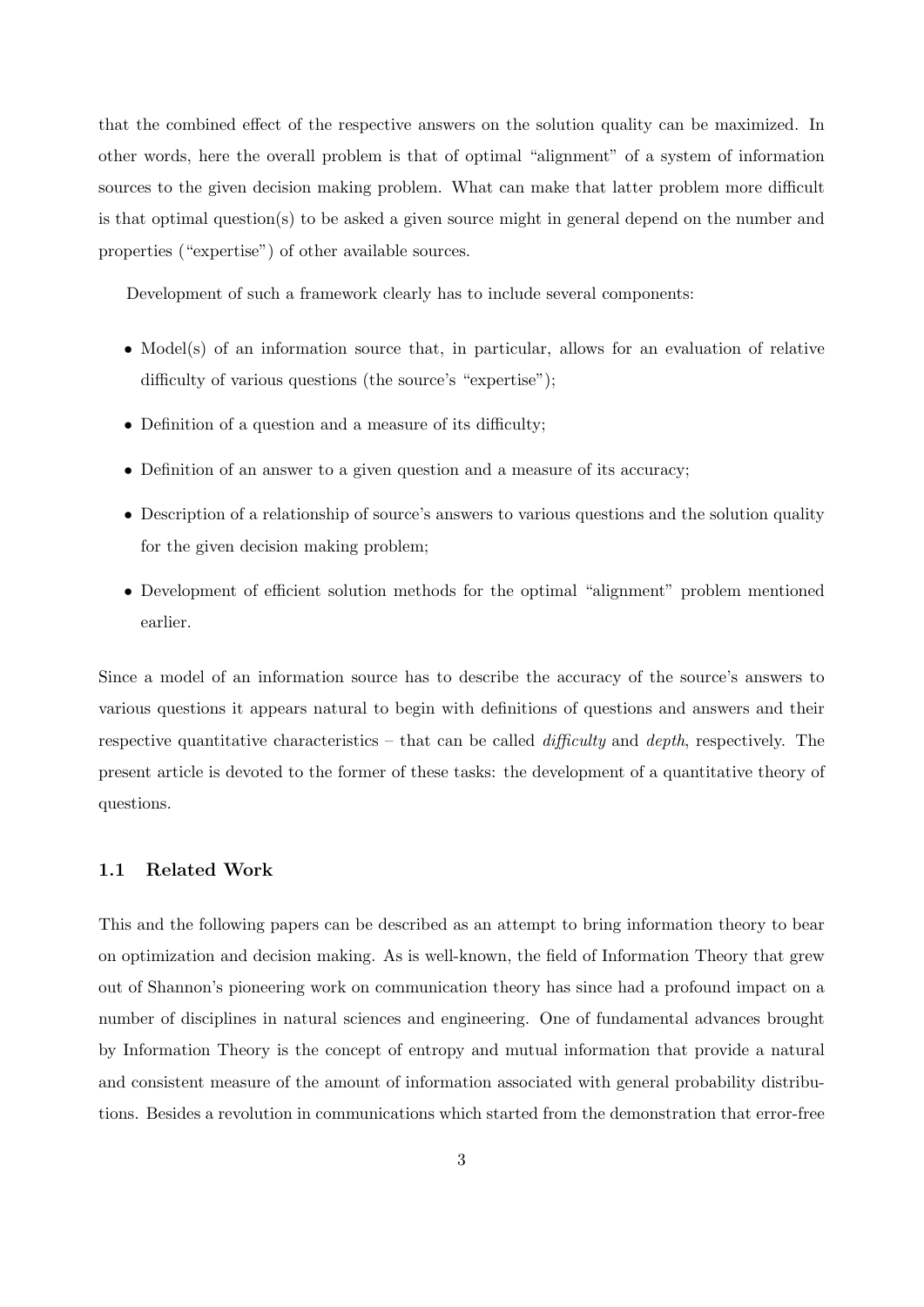transmission over imperfect channel was possible and gave rise to the modern coding theory, the list of successful applications of these concepts includes (but is not limited to) a simple derivation of statistical physics laws [24, 25], new algorithms in computer vision [43], new methods of analysis in climatology [33, 42], physiology [27] and neurophysiology [7]. The latter were based on the concept of transfer entropy [39] which can interpreted as conditional mutual information defined for time series and that can be used to measure information transfer between different parts of complex systems. The relatively new field of Generalized Information Theory (see e.g. [28]) is concerned with problems of characterizing uncertainty in frameworks that are more general than classical probability such as Dempster-Shafer theory [40]. There it was shown, for example, that the minimal uncertainty measure satisfying consistency requirements such as general subadditivity and additivity for combining uncertainty for independent subsystems is obtained by maximizing Shannon entropy over all classical probability distributions consistent with the given belief specification [31, 21]. This paper generalizes the concept of entropy by introducing the concept of *pseudo-energy* the purpose of which is to quantitatively characterize the information source "expertise" and that can be thought of as an amount of "work" associated with a given question.

The approach proposed here and in companion papers [34, 35] can be thought of as a development of a general theory of inquiry going back to the work of Cox [10, 11] that received more attention recently. One of the main results of these later developments is the *calculus of inquiry* [29] that, in particular, constructs a distributive lattice of questions dual to the Boolean lattice of logical assertions. The definition of questions adapted in this paper, in fact, corresponds to the particular subclass of questions defined in [29] – the partition questions. Our work here and in [34, 35] goes somewhat further by introducing the concept of pseudo-energy as a measure of source specific difficulty of various questions to the given information source. It is possible to say that we develop a quantitative theory of *knowledge* as opposed to the theory of information.

In this paper, we use an axiomatic approach to determine the overall form of the question difficulty function. The latter can be thought of as a logical development of the entropy concept of information theory. The axiomatic approach was first used, besides Shannon himself, in [14] to derive the most general form of the entropy function. Later, [37] used a different set of axioms to find the one-parameter family of functions (later called Rényi entropies) that included standard (Shannon) entropy as a special case. The concept of structural entropy was introduced in [22] and used for classification purposes. Also known as Havrda-Charvat entropy, it was more recently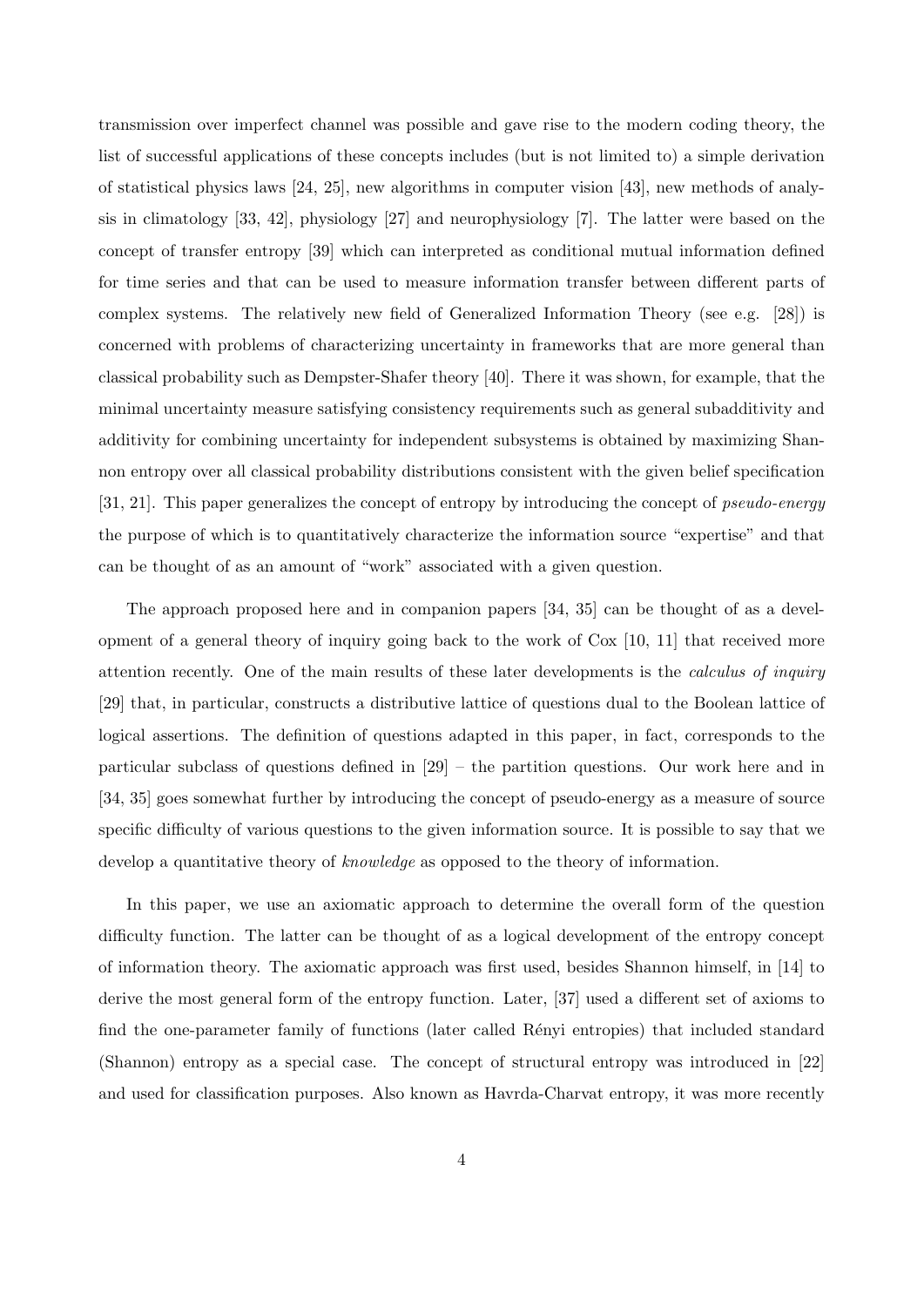obtained by axiomatic means in [41] where axiomatization of partition entropy was discussed on rather general grounds (see also [23] for closely related work). It was shown in [41] that Shannon entropy, Havrda-Charvat entropy and Gini index all obtain as particular cases of general partition entropy that satisfies a system of reasonable axioms.

The main motivation for this and following companion papers [34] and [35] is, as was already mentioned, to develop methodology for optimal use of (additional) information in decision making under uncertainty. This idea obviously not entirely new and it has been studied and used, for instance, in the area of statistical decision making. Applications to innovation adoption [32, 26], fashion decisions [16] and vaccine composition decisions for flu immunization [30] can be mentioned in this regard. It's interesting to observe that the amount of information in these applications is typically measured simply as the number of relevant observations which can either be costless or costly, depending on the model. Some authors [15, 13] introduced various models (e.g. effective information model) for accounting for the actual, or effective, amount of information contained in the received observations. The common theme of this line of work is to try to find an optimal trade-off between the amount of additional information obtained and the suitably measured degree of achieving the original goal. Thus, for instance, in [30], waiting longer allows the decision makers to obtain more precise forecast of which flu virus strains are going to be predominant but leaves less time for actual vaccine production. The main difference of the approach initiated by this paper is in that it allows to optimize not only the quantity of the acquired information but also its content and that it explicitly accounts for properties of information sources.

Explicit consideration of information sources that lies at the core of the proposed methodology is similar in spirit to analyzing and using information provided by human experts. In fact, in many practically relevant applications the role of multi-purpose information sources used in the proposed approach will likely be played by experts. In existing research literature, the problem of optimal usage of information obtained from human experts has been addressed mostly in the form of updating the decision maker's beliefs given probability assessment from multiple experts [18, 19, 8, 9] and, in particular, optimal combining of expert opinions, including experts with incoherent and missing outputs [36]. Especially closely related to the approach initiated in this paper are the investigations on using and combining information of experts that partition the event differently [5] and on rules of updating probabilities based on outcomes of partially similar events [6]. The latter investigations essentially consider experts that provide qualitatively different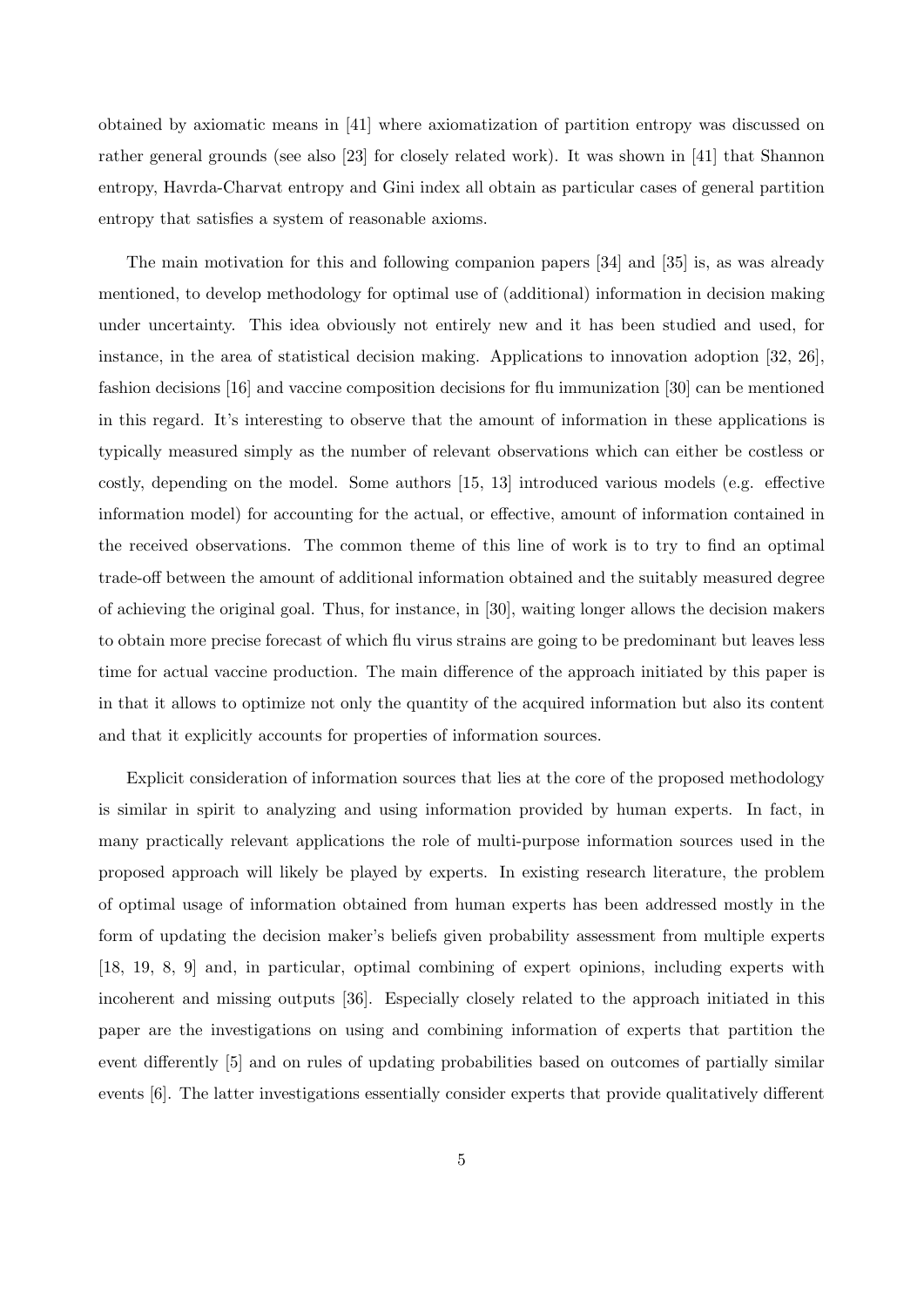information. The dependence of the quality of experts' output on the particular partition was also studied in [17]. In the approach developed in this and consecutive papers, the emphasis is on *optimizing* on the particular type of information (i.e. partition) for the given expert(s) and the given decision making problem.

#### **1.2 Outline**

The rest of the article is organized as follows. In the next section, details about the main motivation for the proposed framework are given. Section 3 contains necessary technical preliminaries. In section 4, the main components of the proposed framework are described. Section 5 is devoted to a discussion of the question difficulty function – the main topic of the present article. In particular, the main theorem establishing the overall shape of the question difficulty function that is required to satisfy certain reasonable postulates is proved. In section 6, relationships between different questions are explored. Section 7 contains simple numerical examples illustrating the results obtained earlier in the article. Finally, a conclusion summarizing the main results is given in section 8.

## **2 Motivation: Decision Making Under Uncertainty**

In decision making under uncertainty, the goal is to choose the best decision given the available information, according to a suitable criterion. One of the most widely used criteria is that of optimizing the *expected* objective function given the probability distribution that describes the available information. The problem so formulated can be formally written as

$$
\min_{x \in X} \mathbb{E}_P f(\omega, x) = \int_{\Omega} f(\omega, x) P(d\omega).
$$
\n(1)

Here  $X \subset \mathcal{D}$  is the set of all *feasible* solutions, i.e. the set satisfying all (deterministic) constraints that are present in the problem formulation, where  $\mathcal D$  is the space to which all solutions belong (e.g. a suitable Euclidean space).  $\Omega$  has the meaning of a space of possible values of input data parameters that are not known with certainty. It is often referred to as a parameter space. *P* is a fixed initial probability measure (with a suitable sigma-algebra assumed) on  $\Omega$  that describes the initial state of the uncertainty and that can in principle be modified by querying information sources. The function  $f: \Omega \times \mathcal{D} \to \overline{\mathbb{R}}$  is assumed to be integrable on  $\Omega$  for each  $x \in X$ . For example,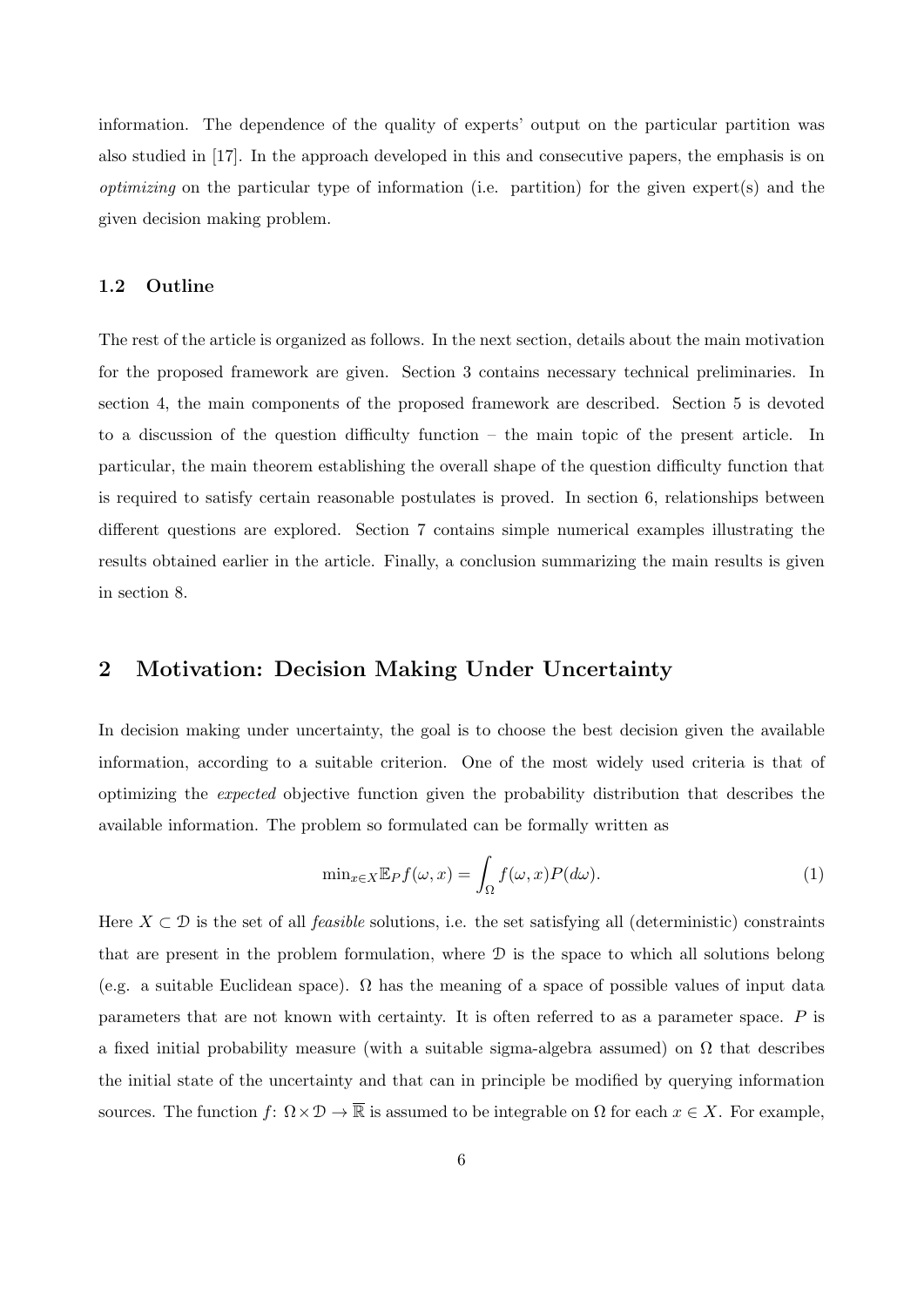in the context of stochastic optimization, *X* is the set of feasible first-stage solutions and  $f(\omega, x)$  is the best possible objective value for the first stage decision *x* in case when the random outcome *ω* is observed.

We are interested, given the problem (1) and an information source capable of providing answers to our questions, in obtaining the best possible solution to problem (1), suitably modified by the source's answer(s). To make this desideratum a bit more specific, let *L*(*P*) be the *expected loss* corresponding to measure *P* defined as follows.

$$
L(P) = \int_{\Omega} f(\omega, x_P^*) P(d\omega) - \int_{\Omega} f(\omega, x_{\omega}^*) P(d\omega),
$$

where  $x_P^*$  is a solution of (1) and  $x_\omega^*$  is a solution of  $\min_{x \in X} f(\omega, x)$  for the given  $\omega$ .

Let  $\Omega$  be the set of all possible (suitably defined) questions that can be directed towards the source of information, and let  $A(Q)$  be its answer to a particular question  $Q \in \mathcal{Q}$ . Further, let  $P_a$  be the measure on  $\Omega$  conditional on reception of a particular value a of the answer A. One can think of *P<sup>a</sup>* as the measure updated by the value *a*, from the original measure *P*. Then the expected loss following question *Q* and answer  $A = A(Q)$  can be found as

$$
L(P,Q,A(Q)) = \sum_{a} \Pr(A(Q) = a) \left( \int_{\Omega} f(\omega, x_{P_a}^*) P_a(d\omega) - \int_{\Omega} f(\omega, x_{\omega}^*) P_a(d\omega) \right), \tag{2}
$$

where the sum is over all possible values *a* of the answer *A*.

Our goal then can be stated as that of finding, for the given problem (1) and a given information source, the question(s)  $Q \in \mathcal{Q}$  that would make the corresponding expected loss (2) as small as possible:

$$
\min_{Q \in \mathcal{Q}} L(P, Q, A(Q)).\tag{3}
$$

Informally speaking, the problem is about finding the question(s) that is "aligned" optimally with both the information source's "strengths" and the particular decision making problem. Changing the purely "optimization" component of the problem (the function  $f(\omega, x)$  and the set X) while keeping the "information" component (the space  $\Omega$  and the measure P) the same will in general change the optimal question(s) *Q* for the same information source. Thus the main goal can also be described as that of finding an optimal alignment between the optimization and information components of the problem (where the information source itself is included in the latter).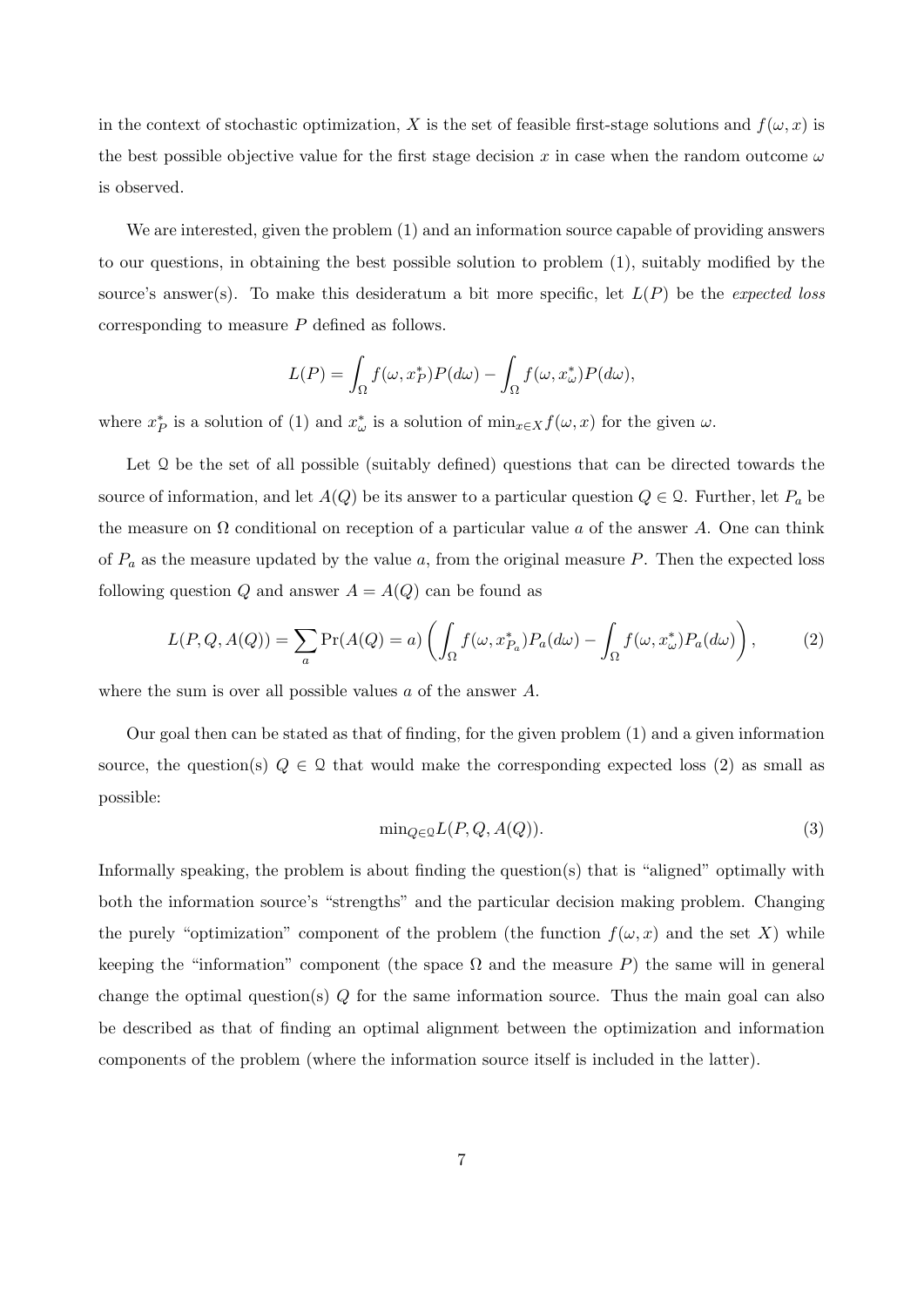## **3 Preliminaries**

In the following we denote by  $\Omega$  the base space consisting of all possible outcomes of potential interest to the decision maker. We will often refer to it, as mentioned earlier, as parameter space.  $\Omega$  can be finite or infinite, such as a closed subset of a Euclidean space  $\mathbb{R}^s$ . We denote by  $\mathcal F$  a sigma-algebra on  $\Omega$ . Let P be a fixed probability measure on  $(\Omega, \mathcal{F})$ . We will usually refer to it – and other measures – as a measure on  $\Omega$ , omitting an explicit specification of  $\mathcal F$  unless needed.

Let  $C \in \mathcal{F}$  be a (measurable) subset of  $\Omega$ . We denote by  $P_C$  the conditional measure on  $\Omega$ defined as

$$
P_C(D) = \frac{P(D \cap C)}{P(C)},\tag{4}
$$

for arbitrary  $D \in \mathcal{F}$ .

A partition  $\mathbf{C} = \{C_1, \ldots, C_r\}$  of  $\Omega$  is a collection of (measurable) subsets  $C_j \in \mathcal{F}$  of  $\Omega$  such that  $C_j \cap C_l = \emptyset$  for  $j \neq l$  and  $\cup_{j=1}^r C_j = \Omega$ . A partition  $\tilde{C}$  is a *refinement* of C if every set from  $\tilde{C}$  is a subset of some set from **C**. In such a case, **C** is a *coarsening* of  $\tilde{C}$ . Given measure P on  $\Omega$ , we call partition **C***<sup>f</sup>* (*P*) the *finest* partition of Ω associated with measure *P* if *P*(*C*) *>* 0 for all *C ∈* **C***<sup>f</sup>* (*P*) and there exists at least one set of zero measure in any refinement of  $\mathbf{C}_f(P)$ . In case  $\Omega$  is a closed subset of a Euclidean space and  $\mathcal F$  is a Borel algebra, it is easy to see that finest partitions do not exist if measure *P* has a continuous support or has a component with continuous support. It is also clear that if the measure *P* has discrete support there exist many partitions of  $\Omega$  that are finest for *P*.

Let  $\mathbf{C}' = \{C'_1, \ldots, C'_r\}$  and  $\mathbf{C}'' = \{C''_1, \ldots, C''_s\}$  be two partitions of  $\Omega$ . Then partition  $\mathbf{C} =$  $\mathbf{C}' \cap \mathbf{C}''$  is defined as the partition that consists of all sets of the form  $C_i' \cap C_j''$ :  $\mathbf{C}' \cap \mathbf{C}'' =$  $\{C'_1 \cap C''_1, C'_1 \cap C''_2, \ldots, C'_r \cap C''_s\}$  (see Fig. 1 for an illustration). Obviously, some of the sets constituting partition  $\mathbf{C}' \cap \mathbf{C}''$  may be empty. Clearly, partition  $\mathbf{C}' \cap \mathbf{C}''$  is a refinement of both  $\mathbf{C}'$ and **C***′′* .

If *D* is a subset of  $\Omega$  and  $\mathbf{C}' = \{C'_1, \ldots, C'_r\}$  is a partition of  $\Omega$ , the partition  $\mathbf{C}'_D = \{D \cap$  $C'_1, \ldots, D \cap C'_r$  of *D* will be called the partition of *D induced* by the the partition **C**<sup>*'*</sup> of  $\Omega$  (see Fig. 2).

Besides standard partitions of  $\Omega$ , we will also need *incomplete* partitions  $\mathbf{C} = \{C_1, \ldots, C_r\}$  such that  $\cup_{i=1}^{r} C_i \neq \Omega$ . For any partition **C**, we will use the notation  $\hat{C} \equiv \cup_{i=1}^{r} C_i$ . Clearly, partition **C**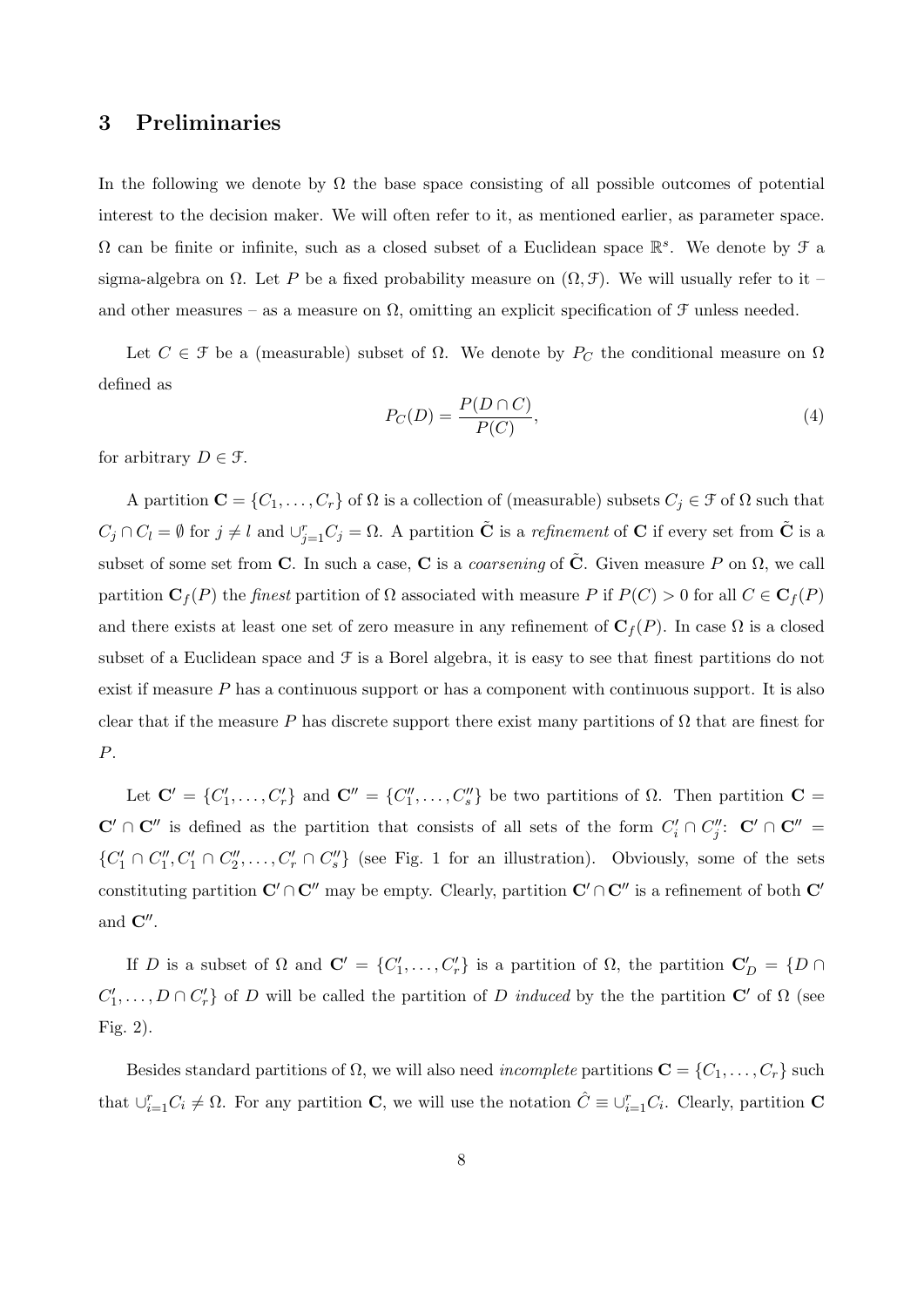

Figure 1: Two partitions of  $\Omega$  and the corresponding joint partition.



Figure 2: Partition  $C_D$  of set  $D \subset \Omega$  induced by a partition **C** of  $\Omega$ .

is complete if and only if  $\hat{C} = \Omega$ .

Let now  $\mathbf{C}' = \{C'_1, \ldots, C'_r\}$  and  $\mathbf{C}'' = \{C''_1, \ldots, C''_s\}$  be two incomplete partitions of  $\Omega$  that are completely disjoint, i.e. such that  $\hat{C}' \cap \hat{C}'' = \emptyset$ . Then the partition  $\mathbf{C} = \mathbf{C}' \cup \mathbf{C}''$  is defined as partition consisting of all subsets in the constituent partitions:  $\mathbf{C} = \{C'_1, \ldots, C'_r, C''_1, \ldots, C''_s\}.$ Clearly, partition  $C' \cup C''$  may be complete or incomplete (it would be complete if and only if  $\hat{C}' \cup \hat{C}'' = \Omega$ ). In case  $\hat{C}' \cap \hat{C}'' \neq \emptyset$ , the partition  $\mathbf{C}' \cup \mathbf{C}''$  is not defined.

For an arbitrary complete partition  $\mathbf{C} = \{C_1, \ldots, C_r\}$ , it is straightforward to show that the following decomposition of the measure *P* into the corresponding conditional measures is valid.

$$
P = \sum_{j=1}^{r} P(C_j) P_{C_j}.
$$
\n(5)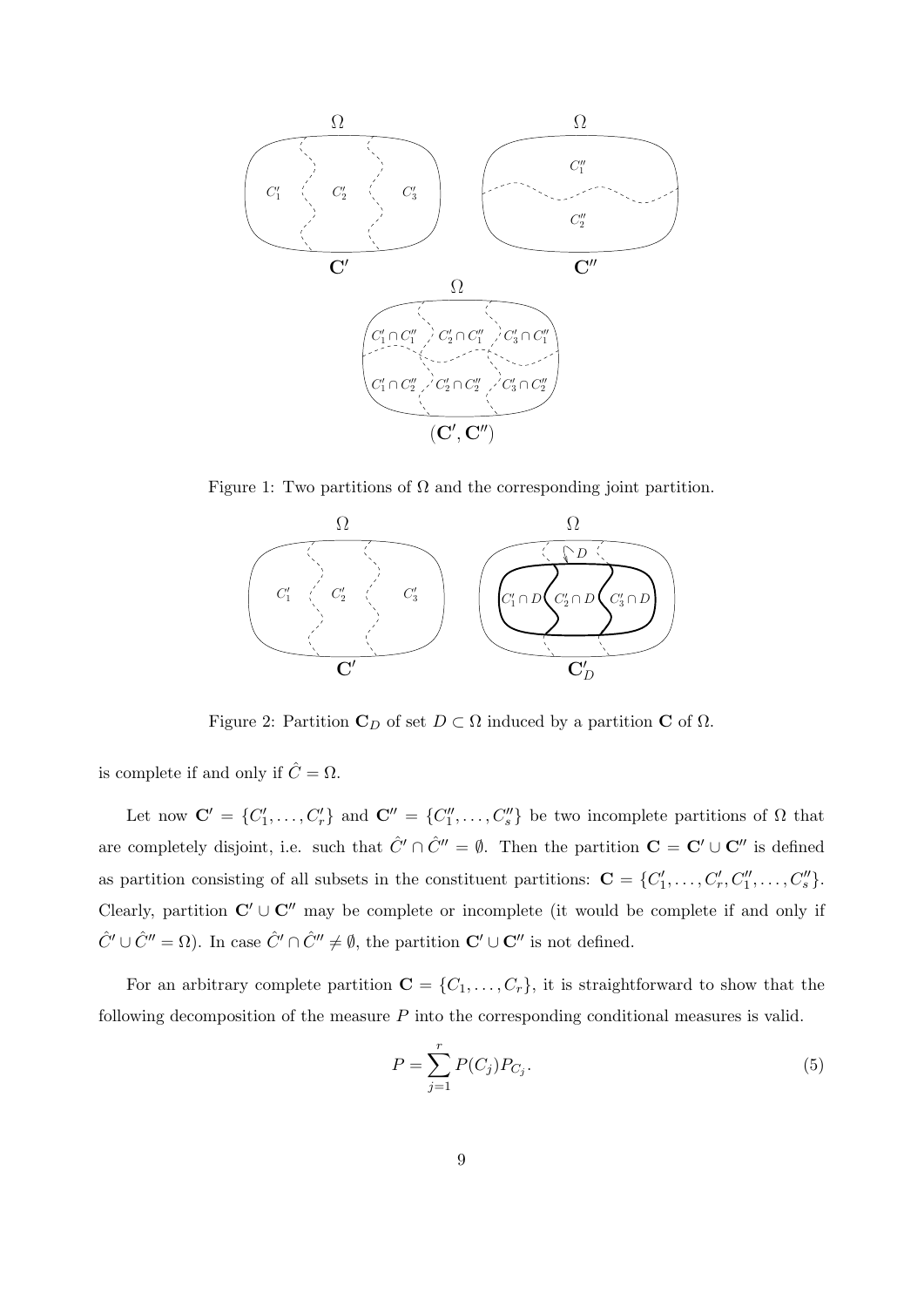## **4 Overall Framework: Main Ingredients**

As was mentioned earlier, the main components of the information exchange framework developed here are information sources, decision maker's questions and corresponding source's answers. Below, we discuss them in turn with some emphasis on questions which are the main subject of the present article.

#### **4.1 Information Source**

Assume that a source of additional information is available that is capable of answering specific questions concerning input data for problem (1). This implies that the source's answers are capable of modifying the initial measure *P* on Ω. The overall idea that we would like to formalize can be summarized as a set of – loosely formulated at this point – reasonable assumptions.

- The source has a finite capacity (appropriately defined).
- Questions that can be given to the source have, in general, different degrees of detalization (elaborateness) and difficulty.
- A question's degree of difficulty is related to the question degree of detalization but in general does not coincide with it.
- The quality of source's answers is directly related to the degree of difficulty of the corresponding questions.
- The source "tries equally hard" to answer any question it receives. The result is that it answers questions well (with low error probabilities) if the question difficulty does not exceed its capacity and the quality of its answers progressively degrades as the difficulty exceeds the source's capacity.

#### **4.2 Questions**

A question is a request for new information on top of what is already known. The latter is represented by the measure  $P$  on the parameter space  $\Omega$  and is assumed to be common knowledge. Since, in the context discussed, any information is represented by some measure on  $\Omega$  – with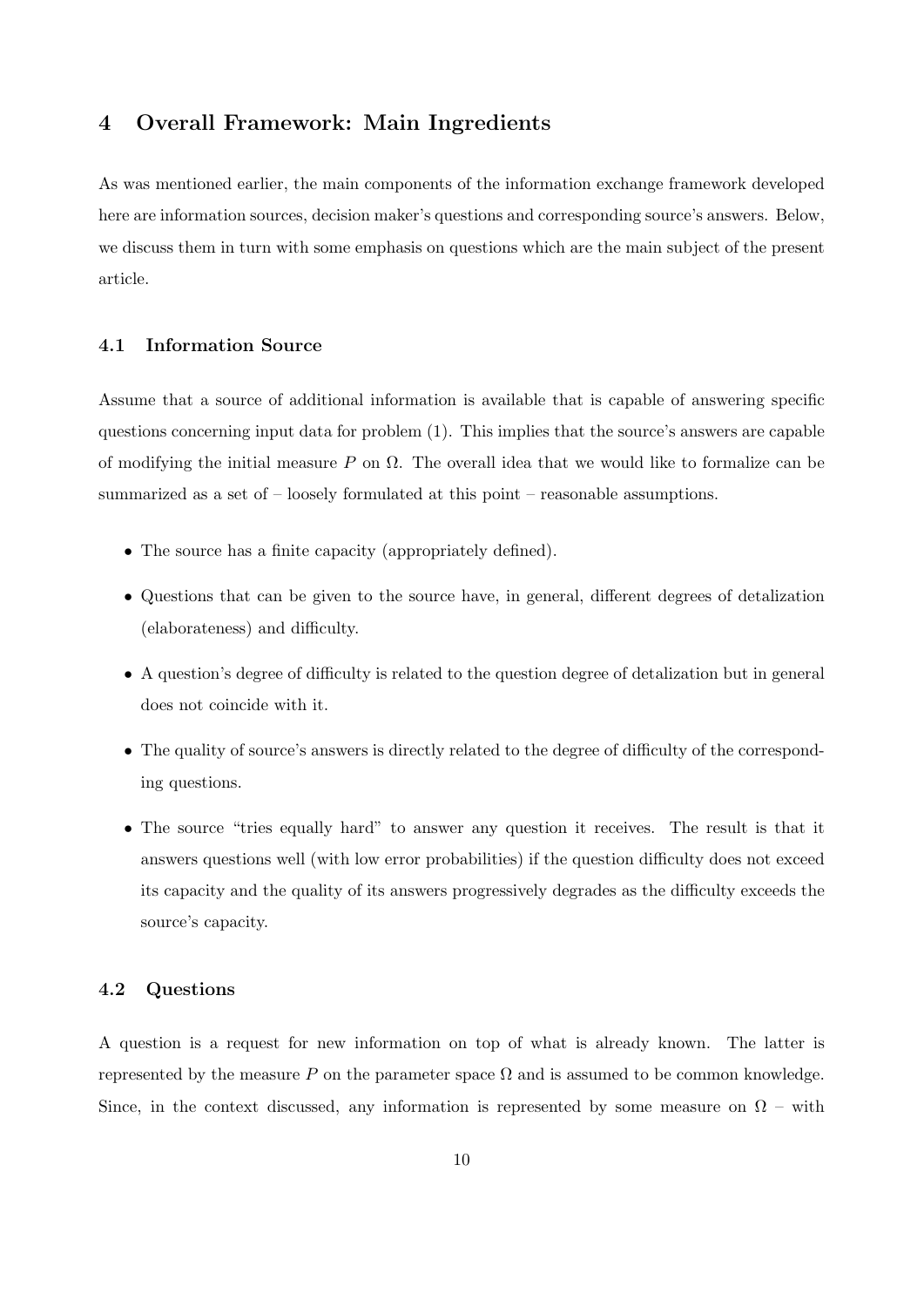a measure concentrated on a single element of  $\Omega$  corresponding to a state of full knowledge – a question can be associated to a specific request for an updated measure on  $\Omega$ . Therefore we identify a question with a (possibly incomplete) *partition* of Ω.

**Definition:** A question is a partition  $\mathbf{C} = \{C_1, C_2, \dots, C_r\}$  where  $C_j$ ,  $j = 1, \dots, r$  are subsets of  $\Omega$  such that  $C_i \cap C_j = \emptyset$  for  $i \neq j$  and  $\bigcup_{j=1}^r C_j \subseteq \Omega$ .

Note that we allow for incomplete partitions for which  $\cup_{j=1}^r C_j$  is a proper subset of  $\Omega$ . For any partition **C**, we denote the union of all subsets in **C** by  $\hat{C}$ :  $\hat{C} \equiv \bigcup_{j=1}^{r} C_j$ . Thus for any complete partition **C**,  $\hat{C} = \Omega$ .

In everyday terms, a complete partition can be interpreted as a *multiple-choice* question (e.g. *"Is this apple red, green or yellow?"*. An incomplete partition consisting of a single subset can be associated with a *free-response* question, e.g. *"What color is this apple?"* Incomplete partitions consisting of several subsets can be interpreted as combinations of these two kinds – as *mixed* questions, e.g. *"What fruit is it and is it red, green or yellow?"*. In the given more narrow context – when the parameter space Ω and measure *P* on it are precisely known to the information source – the interpretation of an incomplete partition as a free-response (or mixed) question is not quite correct since if the source is presented with a description of a subset  $C$  of  $\Omega$  the question becomes implicitly multiple-choice: "Is the random outcome  $\omega$  in C or not?". In order to accurately model real free-response questions (as they are usually understood), more complicated models are likely needed. From the more narrow point of view adapted in this article, incomplete questions are best thought of as an auxiliary construction that helps in determining the difficulty of complete questions that can be unambiguously defined and interpreted.

In the following, we will use the terms "partition" and "question" interchangeably. We will also use terms "multiple-choice question", "free-response question" and "mixed question" to mean complete partition, incomplete partition consisting of a single set and incomplete partitions consisting of more than one set, respectively.

Given a question **C**, we are interested in quantifying its degree of difficulty, i.e. finding, for the given parameter space  $\Omega$  and measure *P* on  $\Omega$ , a function *G*: **C**  $\rightarrow \mathbb{R}$  that assigns larger values to more difficult questions. We use the notation  $G(\Omega, \mathbf{C}, P)$  to emphasize the dependence of the question difficulty on Ω and *P*.

The particular shape of the function  $G(\Omega, \mathbf{C}, P)$  could conceivably range in a fairly broad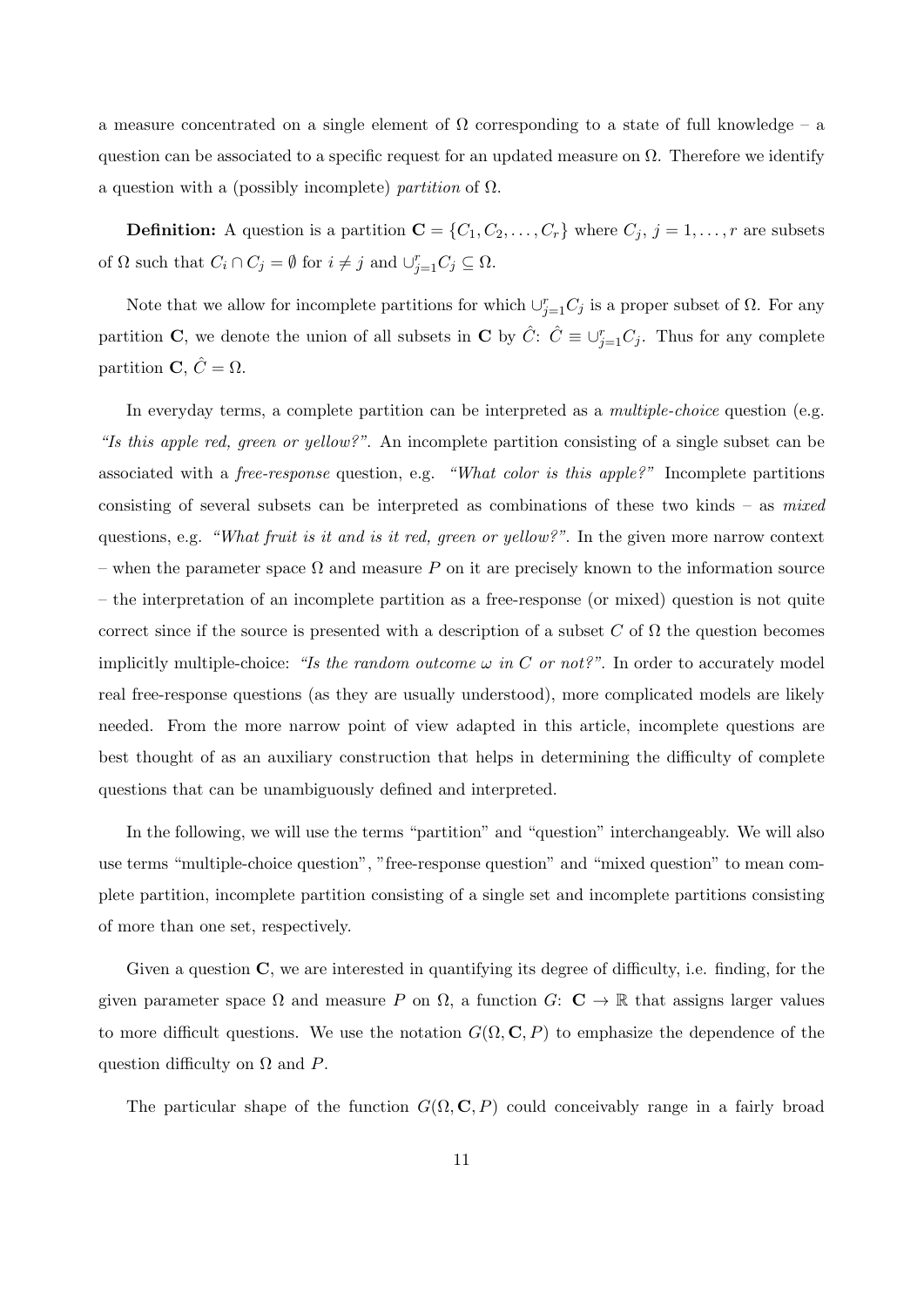domain and would have to be approximated and estimated using experimental data such as observed performance of a source on various questions. On the other hand, due to the very fact of possibly wide range of shapes of the question difficulty function it makes sense to try to limit that range somewhat by imposing reasonable restrictions on the properties of the difficulty function. Such imposed restrictions can naturally be termed *postulates*. Then the validity of such postulates can be tested by observing a source's performance (such as empirical error probabilities) on various question of this type.

#### **4.3 Perfect Answers**

While a detailed discussion of answers will be given in the companion paper [34], here we introduce a concept of a *perfect answer* to a question **C** as an answer that provides an exhaustive reply to **C**. Specifically, we have the following definition.

**Definition:** Given a question  $\mathbf{C} = \{C_1, \ldots, C_r\}$ , the perfect answer  $V^*(\mathbf{C})$  is a message that takes one of the values in the set  $\{s_1, \ldots, s_r\}$  such that the measure  $P^j \equiv P^{V^*(\mathbf{C})=s_j}$  updated by a reception of value  $s_j$  of  $V^*(\mathbf{C})$  is equal to the conditional measure  $P_{C_j}$ .

Informally speaking, a perfect answer to **C** completely resolves the uncertainty associated with the partition **C**, i.e. places a random outcome  $\omega$  in one of the subsets in **C** with certainty but otherwise does no more (since the resulting measure on the subset  $C_j$  is the conditional measure *PC<sup>j</sup>* ). One can say that a perfect answer is the most basic type of an answer to a given question. It is convenient to think of a question difficulty  $G(\Omega, \mathbf{C}, P)$  as an amount of *pseudo-energy* (the term 'motivated by certain parallels with thermodynamics) contained in **C**. Then it is natural to require that the *depth* of a perfect answer  $V^*(\mathbf{C})$  be equal to the difficulty of **C**. In other words, the amount of pseudo-energy contained in a perfect answer to **C** is equal to that in **C**.

If question **C** is complete and  $V^*(\mathbf{C})$  is the corresponding perfect answer it is reasonable to assume that  $V^*(\mathbf{C})$  does not change the original measure P on average, or, in other words, that the original measure  $P$  is a "valid" one that only gets refined by the answer to  $C$ . Formally speaking, this assumption means that

$$
\sum_{j=1}^{r} \Pr(V^*(\mathbf{C}) = s_j) P_{C_j} = P,\tag{6}
$$

from which it follows – by evoking  $(5)$  – that  $Pr(V^*(\mathbf{C}) = s_j) = P(C_j)$ . We will call  $(6)$  the *consistency* condition for answer  $V^*(\mathbf{C})$ .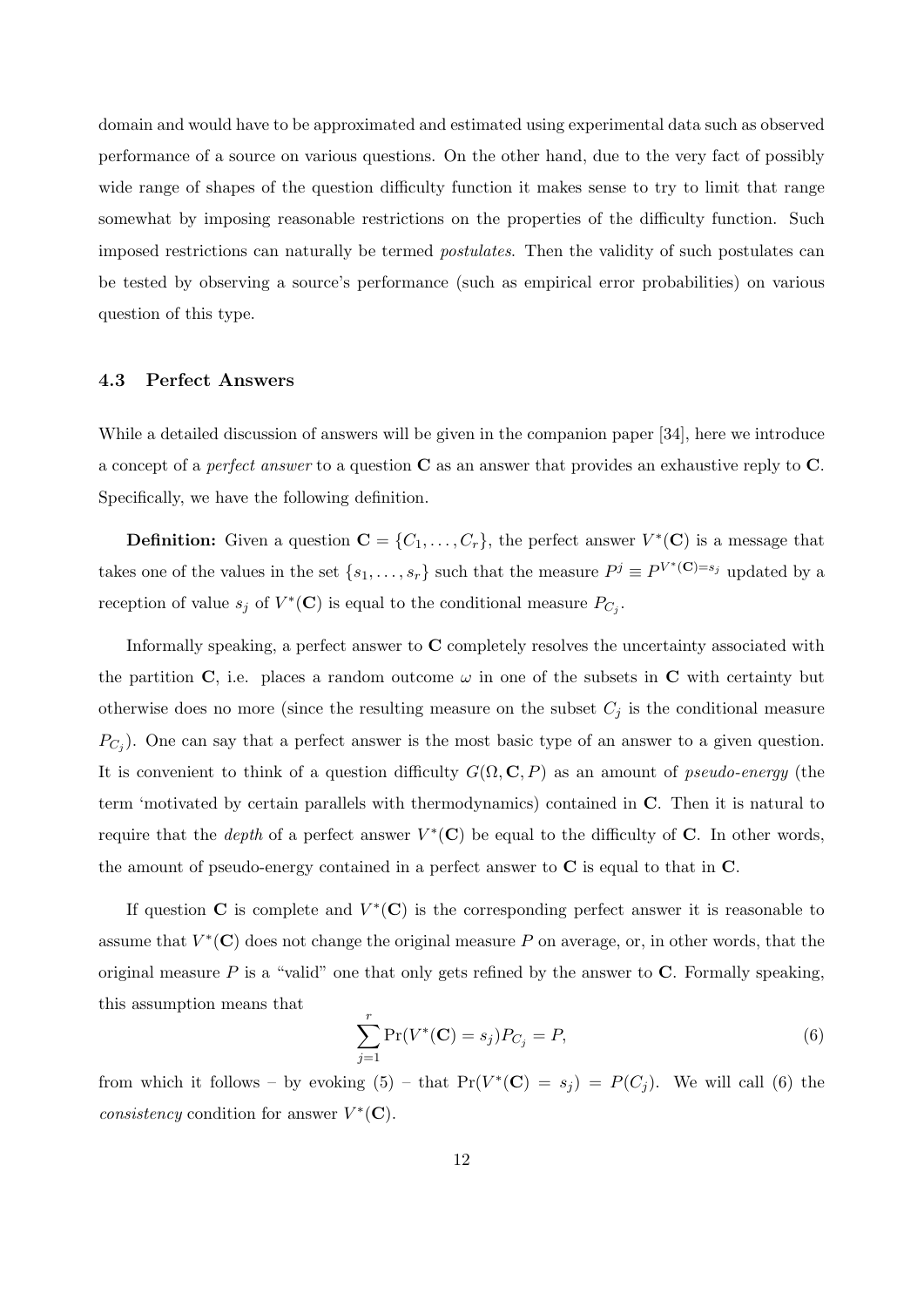For incomplete question, the condition (6) has to be modified to read

$$
\sum_{j=1}^{r} \Pr(V^*(\mathbf{C}) = s_j) P_{C_j} = P_{\hat{C}},\tag{7}
$$

from which it follows that  $Pr(V^*(\mathbf{C}) = s_j) = \frac{P(C_j)}{P(\hat{C})}$ .

## **5 Question Difficulty Function**

Our goal in this section is to derive a general form of the question difficulty function  $G(\Omega, \mathbf{C}, P)$  and – along the way – establish the set of parameters it can depend upon. In many fields of scientific inquiry, when faced with a new phenomenon, *linear* models are often explored first both because of their simplicity and because of their role as elementary building blocks for more complicated models. We will attempt to do same in our situation. Besides linearity, we will – somewhat implicitly – assume that the parameter space is *isotropic*, i.e. the pseudo-energy amount does not depend on the orientation of subsets in **C** in the parameter space. Later on, both of these basic assumption – linearity and isotropy – can be relaxed and more general models can be obtained.

As has been mentioned earlier, in the model adapted here, incomplete (free-response and mixed) questions are to be understood as auxiliary constructions, while complete (multiple-choice) questions have a clear meaning. For a free-response question  $C \subset \Omega$ , the difficulty function  $G(\Omega, C, P)$ can be interpreted as *conditional* difficulty of any complete question **C** containing the subset *C* given that the random outcome  $\omega$  is in *C*. For example, if the subset  $C_1$  represents apple,  $C_2$ pear and  $C_3$  - peach so that  $C_1 \cup C_2 \cup C_3 = \Omega$ , then  $G(\Omega, C_1, P)$  can be interpreted as the difficulty of the question *"Is it an apple, a pear, or a peach?"*, or, equivalently *"What kind of fruit is it?"* (since the source knows that the possible types are apple, pear and peach), provided that an apple is shown to the source.

One reasonable and almost obvious requirement that can be imposed on the question difficulty function  $G(\Omega, \mathbf{C}, P)$  is that of *certainty*, i.e. the difficulty of a question should vanish if there is no new knowledge to acquire given the original state of it. Formally speaking,  $G(\Omega, \mathbf{C}, P) = 0$ whenever  $P(C_i) = 1$  for some value of the index *j*. One can say that in this case the question is already answered at the time of its formulation. These are questions of the kind *"Is this red apple red, green or yellow?"* for complete (multiple-choice) questions or *"What color is this red apple?"* for incomplete (free-response) questions. Thus we obtain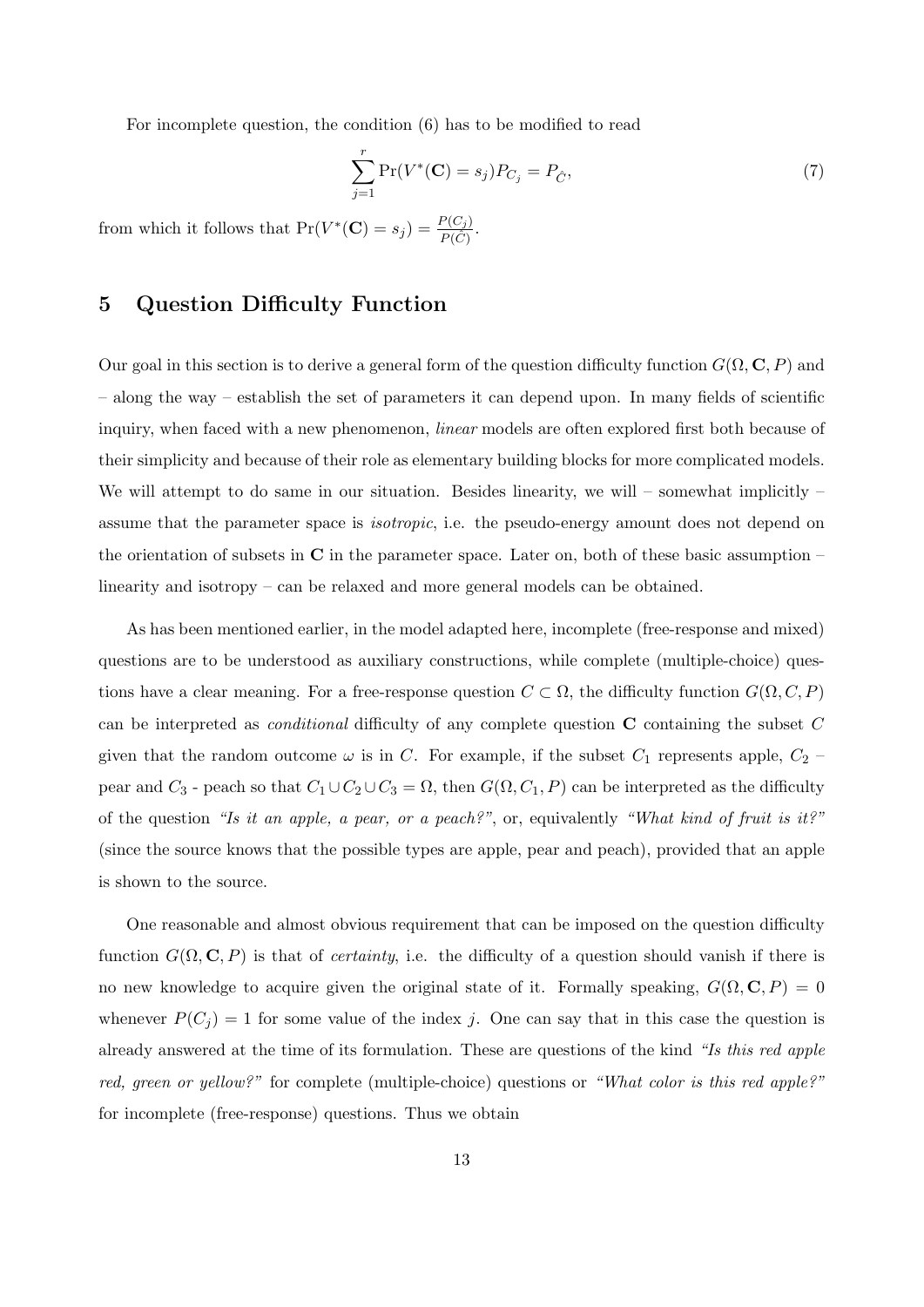**Postulate Q1** (*Certainty*). Suppose  $\mathbf{C} = \{C_1, \ldots, C_r\}$  and  $P(C_j) = 1$  for some value of *j*. Then  $G(\Omega, \mathbf{C}, P) = 0$ .

Note that Postulate Q1 implies neither linearity nor isotropy and should be included even if these two basic assumptions are relaxed.

The second postulate we propose is of the same universal variety. It simply requires that the question difficulty function be continuous in all its arguments (which are yet to be determined).

**Postulate Q2** (*Continuity*). The function  $G(\Omega, \mathbf{C}, P)$  is continuous in all its arguments.

Again, it seems to be reasonable to keep Postulate Q2 even if more general models are desired.

The next postulate states that, for questions that have both free-response and multiple-choice components, i.e. for questions that are incomplete but consist of several subsets, the difficulty is additive: the overall difficulty of the question is the sum of the difficulty of the free-response part and the difficulty of the multiple-choice part given the free-response part has been answered perfectly. Formally, we obtain the following.

**Postulate Q3** (*Mixed question decomposition*). Let  $C = \{C_1, \ldots, C_r\}$  be such that  $\hat{C}$  $∪_{j=1}^r C_j ≠ Ω$ . Then

$$
G(\Omega, {\bf C}, P) = G(\Omega, \hat{C}, P) + G(\hat{C}, {\bf C}, P_{\hat{C}}).
$$

This postulate describes the difficulty of questions of the sort *"What kind of fruit is it and is it red, green or yellow?"*. It states that the difficulty of the overall question is additive: it is equal to the sum of difficulties of two questions: *"What fruit is it?"* and *"Is this apple red, green or yellow?"* assuming the correct answer to the first question was *"Apple"*. This postulate may likely be changed or relaxed when more general models are considered.

The next postulate states the mean value property of incomplete questions: the difficulty of the question  $C \cup C'$  obtained by taking the union of two incomplete non-overlapping partitions  $C$ and **C***′* is equal to the arithmetic mean value of the difficulties of the constituents questions with respect to the original measure *P*.

**Postulate Q4** (*Mean value*). Let **C** and **C**<sup>*′*</sup> be two incomplete questions such that  $\hat{C} \cap \hat{C}' = \emptyset$ . Then

$$
G(\Omega, \mathbf{C} \cup \mathbf{C}', P) = \frac{P(\hat{C})G(\Omega, \mathbf{C}, P) + P(\hat{C}')G(\Omega, \mathbf{C}', P)}{P(\hat{C} \cup \hat{C}')}
$$

*.*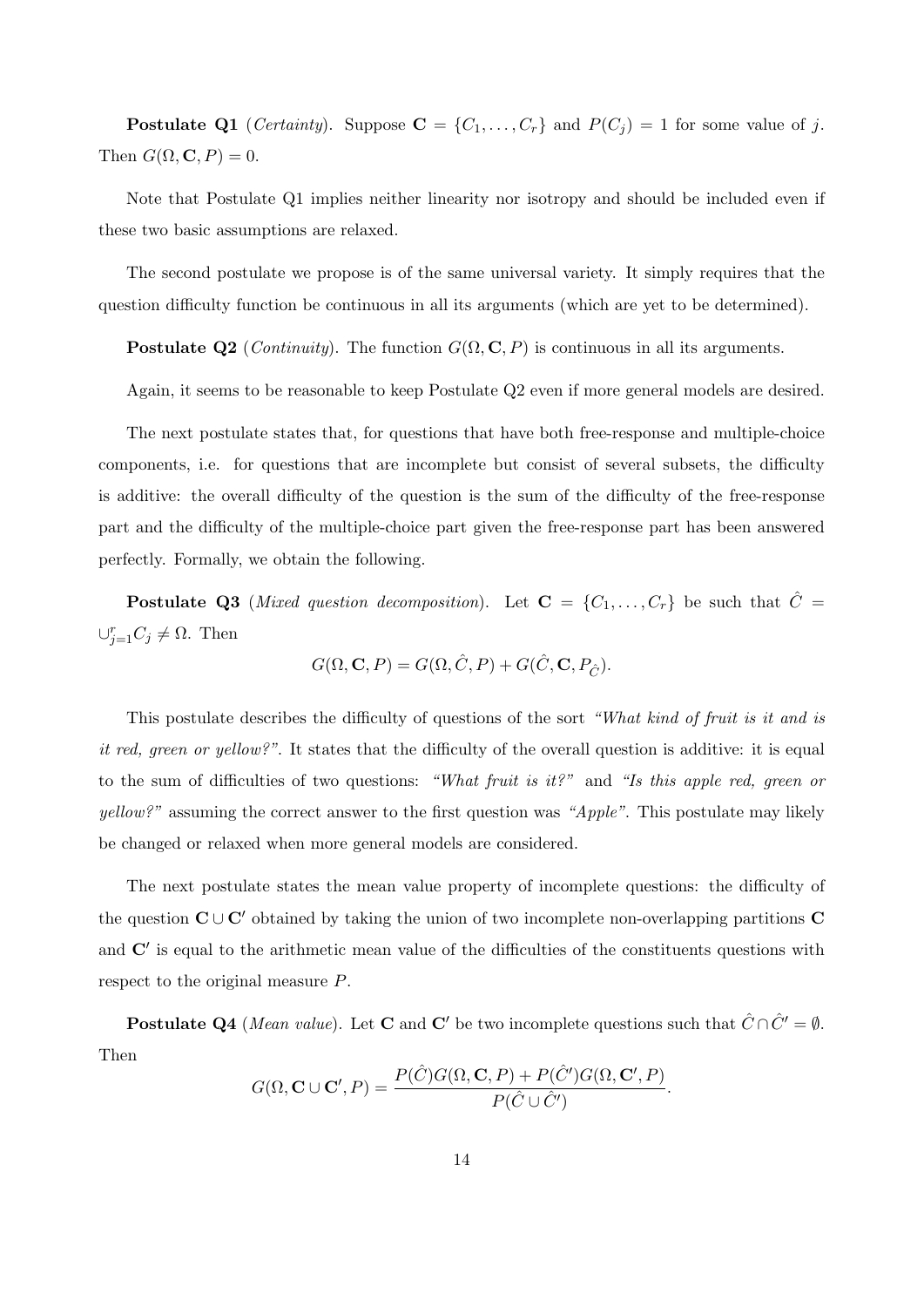This postulate can be interpreted as follows. Let **C** and **C***′* each consist of a single subset:  $\mathbf{C} = \{C\}$  and  $\mathbf{C}' = \{C'\}$  for  $C \subset \Omega$ ,  $C' \subset \Omega$ . Assume also that  $C \cup C' = \Omega$ , so that  $\{C, C'\}$  is a complete question. Then the statement of Postulate Q4 would read

$$
G(\Omega, \{C, C'\}, P) = P(C)G(\Omega, C, P) + P(C')G(\Omega, C', P),
$$
\n(8)

which is consistent with the interpretation of the difficulty  $G(\Omega, C, P)$  of a free-response question as difficulty of a multiple-choice question containing *C* as one of possible answers given that *C* is true (that is conditioned on  $\omega \in C$ ). For instance, let *C* represent an apple and *C'* a pear and assume these are the only two possible types of fruit. Then expression (8) states that the difficulty of the question *"What kind of fruit is it?"* (which, given the structure of  $\Omega$  and the measure P is equivalent to the question *"Is it an apple or a pear?"*) is equal to the difficulty of the same question in case an apple is shown times the probability that an apple can be shown plus the same expression for the pear. Thus  $G(\Omega, \{C, C'\}, P)$  is the expected value of the multiple-choice question difficulty where the expectation is taken over possible correct answers. From this point of view, Postulate Q4 sounds rather natural and generic. However, the real meaning of Postulate Q4 is in that is states that the conditional difficulties are *independent of the number and measures of other options (subsets).* Postulate Q4 assigns the same conditional difficulty  $G(\Omega, C, P)$  to the subset  $C \subset \Omega$  *regardless of the complete partition it is a member of.* For instance, if  $C \subset \Omega$  represents an apple then, in the case the source is shown an apple, the difficulty of the question *"Is it an apple or not?"* would be the same as that of *"What kind of a fruit is it?"* even if the number of possible choices (types of fruit) is large. It is easy to see that this, while not unreasonable, still is a rather strong assumption which may not be true for realistic information sources. Postulate Q4 can be thought of as an expression of linearity of the difficulty function and it can be fully expected that it will be relaxed or modified in more general models.

To state the next postulate we need to introduce a new concept. We say that the parameter space  $\Omega$  is *homogeneous* if the question difficulty function depends only on its subset measures for any question **C** in  $\Omega$ :  $G(\Omega, \mathbf{C}, P) = f(P(\mathbf{C}))$  where  $P(\mathbf{C})$  stands for the vector  $(P(C_1), \ldots, P(C_r))$ . More generally, we say that a subset  $D \subseteq \Omega$  is *homogeneous* if  $G(D, \mathbf{C}, P_D) = f(P_D(\mathbf{C}))$  as long as  $\hat{C} \subseteq D$ . In particular, any atom (minimal set) of the sigma-algebra  $\mathcal{F}$  is homogeneous. Postulate 5 then states that a free-response question can be posed in stages without changing its overall difficulty as long as all the intermediate questions lie inside a homogeneous subset of the parameter space.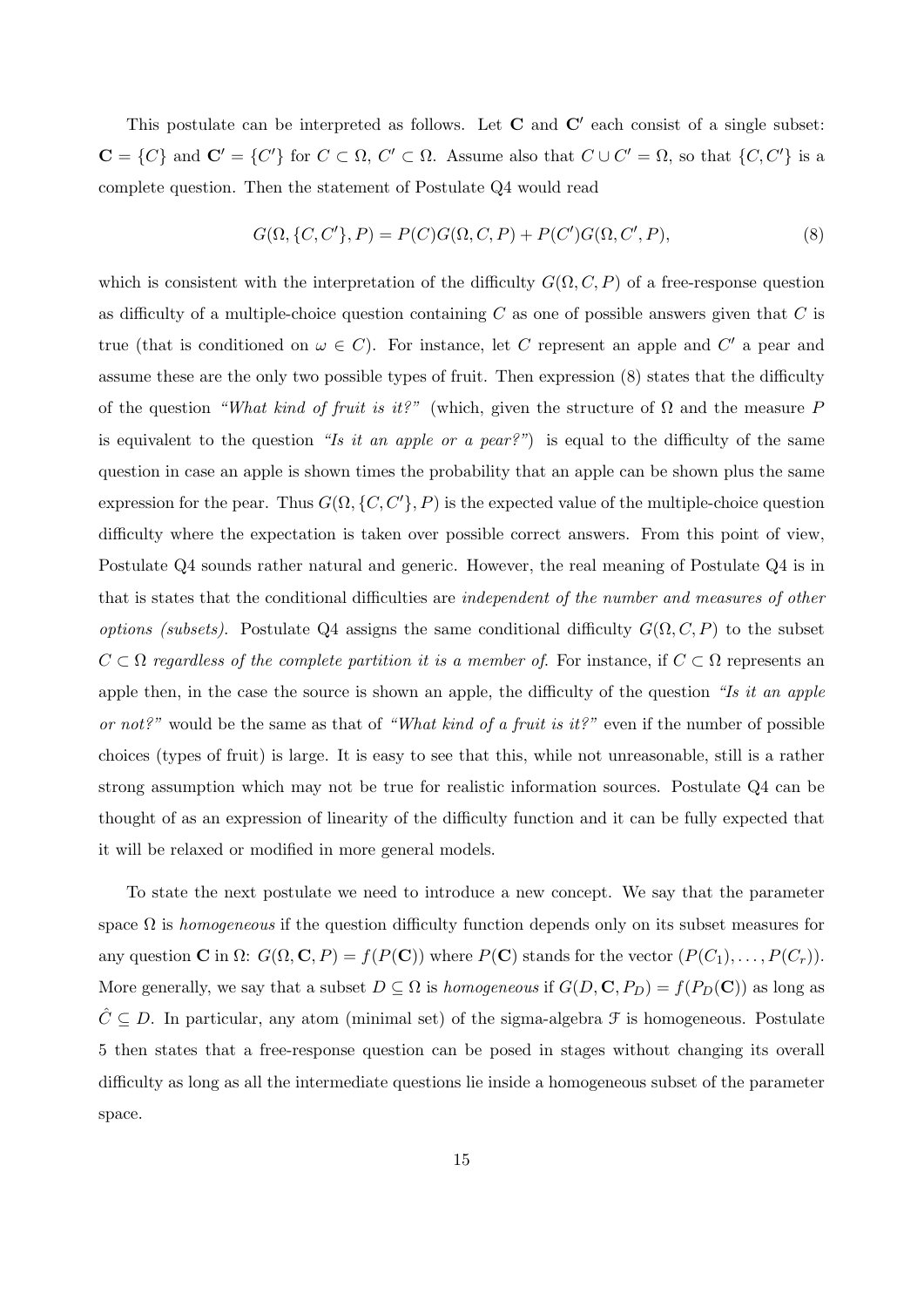**Postulate Q5** (*Homogeneous free-response sequentiality*). Let  $D \subset \Omega$  be a homogeneous subset of the parameter space and let **C** be a question such that  $\hat{C} \subset D$ . Then

$$
G(\Omega, \mathbf{C}, P) = G(\Omega, D, P) + G(D, \mathbf{C}, P_D).
$$

To get a little more "feel" for this postulate think of a question asking to identify a certain animal species. The gradual approach to such a question would involve asking intermediate questions about the class the animal belongs to, order, suborder, superfamily, family, and, finally, the species itself. In case the original question is of "harder than average" variety it would be easier to answer the question in stages compared to answering it right away. On the other hand, if the original question is an easy one (easier than other similar questions) it can be easier to answer it without resorting to the intermediate "guiding" questions. A good example of the latter would be a question about a domestic cat that an average person would be able to answer easily and correctly whereas the "guiding" questions about class, order etc. would likely present some difficulty. Respectively, if all such questions are equally hard (for the same measure) then it would make sense to believe that the intermediate "guiding" questions would not change the difficulty of the original question just like the postulate states.

Finally, it certainly makes sense to require that if  $D \subset \Omega$  is homogeneous and  $C \subset D$  then  $f(P_D(C)) = G(\Omega, C, P_D)$  should be a decreasing function of its argument  $P_D(C)$ . Indeed, a freeresponse question about something "rare" should be more difficult. We thus obtain Postulate 6.

**Postulate Q6** (*Homogeneous free-response monotonicity*). Suppose  $D \subset \Omega$  is homogeneous and  $C \subset D$ . Then  $f(P_D(C)) = G(\Omega, C, P_D)$  is a decreasing function of its argument  $P_D(C)$ .

In order to get still more insight into the proposed set of postulates for the question difficulty function consider the following alternative postulate.

**Postulate Q3'** (*Multiple-choice sequentiality*). Let  $\mathbf{C} = \{C_1, \ldots, C_r\}$  be a complete question and let **C** be its refinement. Then

$$
G(\Omega, \tilde{\mathbf{C}}, P) = G(\Omega, \mathbf{C}, P) + \sum_{j=1}^{r} P(C_j) G(C_j, \tilde{\mathbf{C}}_{C_j}, P_{C_j}).
$$

Postulate Q3' states that if a multiple-choice question is made more detailed the difficulty of the resulting question can be obtained as a sum of the difficulty of the original question and the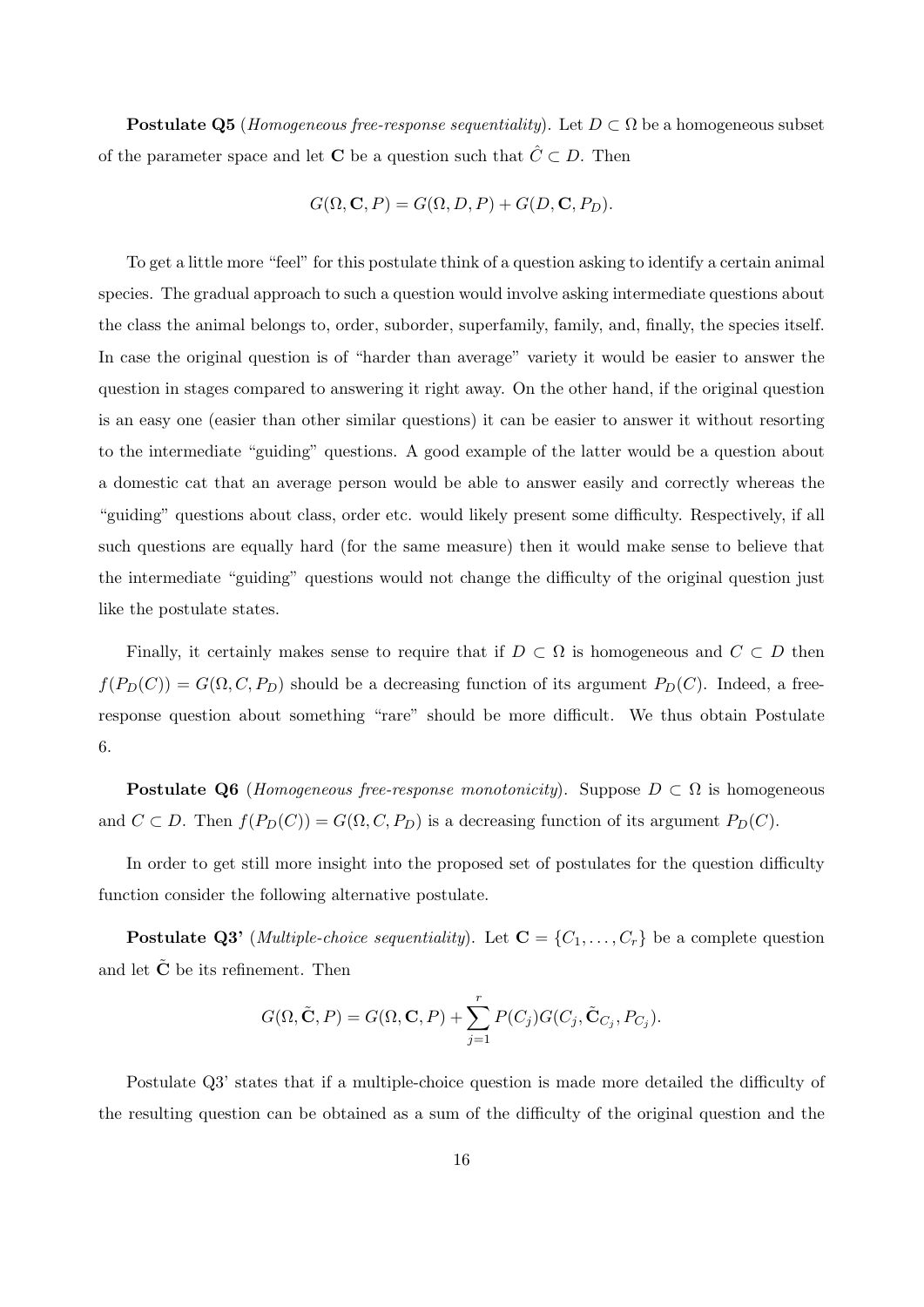average (with respect to the measure *P*) of difficulties of conditional detalizations. For instance if the original question was *"Is it an apple or a pear?"* and the detalization sounds like *"Is it an apple or a pear and is its color red, green or yellow?"* then Postulate Q3' says that the difficulty of the detailed question is equal to the difficulty of the original question plus the average of difficulties of questions *"Is this apple red, green or yellow?"* and the question *"Is this pear red, green or yellow?"*. This postulate may seem to be somewhat more reasonable and grounded in experience compared to, for instance, the *Mean value* postulate. It turns out though that Postulate Q3' is implied by Postulate Q3 and Postulate Q4 as the following lemma shows.

**Lemma 1** *Suppose Postulate Q3 and Postulate Q4 hold. Then Postulate Q3' holds as well.*

**Proof:** Let  $\tilde{C}$  be a refinement of  $C = \{C_1, \ldots, C_r\}$ . Then we can write

$$
G(\Omega, \tilde{\mathbf{C}}, P) \stackrel{(a)}{=} \sum_{j=1}^{r} P(C_j) G(\Omega, \tilde{\mathbf{C}}_{C_j}, P)
$$
  
\n
$$
\stackrel{(b)}{=} \sum_{j=1}^{r} P(C_j) (G(\Omega, C_j, P) + G(C_j, \tilde{\mathbf{C}}_{C_j}, P_{C_j}))
$$
  
\n
$$
= \sum_{j=1}^{r} P(C_j) G(\Omega, C_j, P) + \sum_{j=1}^{r} P(C_j) G(C_j, \tilde{\mathbf{C}}_{C_j}, P_{C_j})
$$
  
\n
$$
\stackrel{(c)}{=} G(\Omega, \mathbf{C}, P) + \sum_{j=1}^{r} P(C_j) G(C_j, \tilde{\mathbf{C}}_{C_j}, P_{C_j}),
$$

where (a) follows from the Postulate Q4 since  $\mathbf{C} = \cup_{j=1}^r \tilde{\mathbf{C}}_{C_j}$ , (b) follows from Postulate Q3 and (c) follows from Postulate Q4.  $\Box$ 

Thus we see that Postulates Q3 and Q4 can be regarded as a somewhat stronger version of the *Multiple-choice sequentiality* property expressed by Postulate Q3'.

If we now demand that Postulates Q1 through Q6 hold for the question difficulty function  $G(\Omega, \mathbf{C}, P)$  the question is what form this function can possibly take. The answer is given in the following theorem.

**Theorem 1** Let the function  $G(\Omega, \mathbf{C}, P)$  where  $\mathbf{C} = \{C_1, \ldots, C_r\}$  satisfy Postulates Q1 through *Q6. Then it has the form*

$$
G(\Omega, \mathbf{C}, P) = \frac{\sum_{j=1}^{r} u(C_j) P(C_j) \log \frac{1}{P(C_j)}}{\sum_{j=1}^{r} P(C_j)},
$$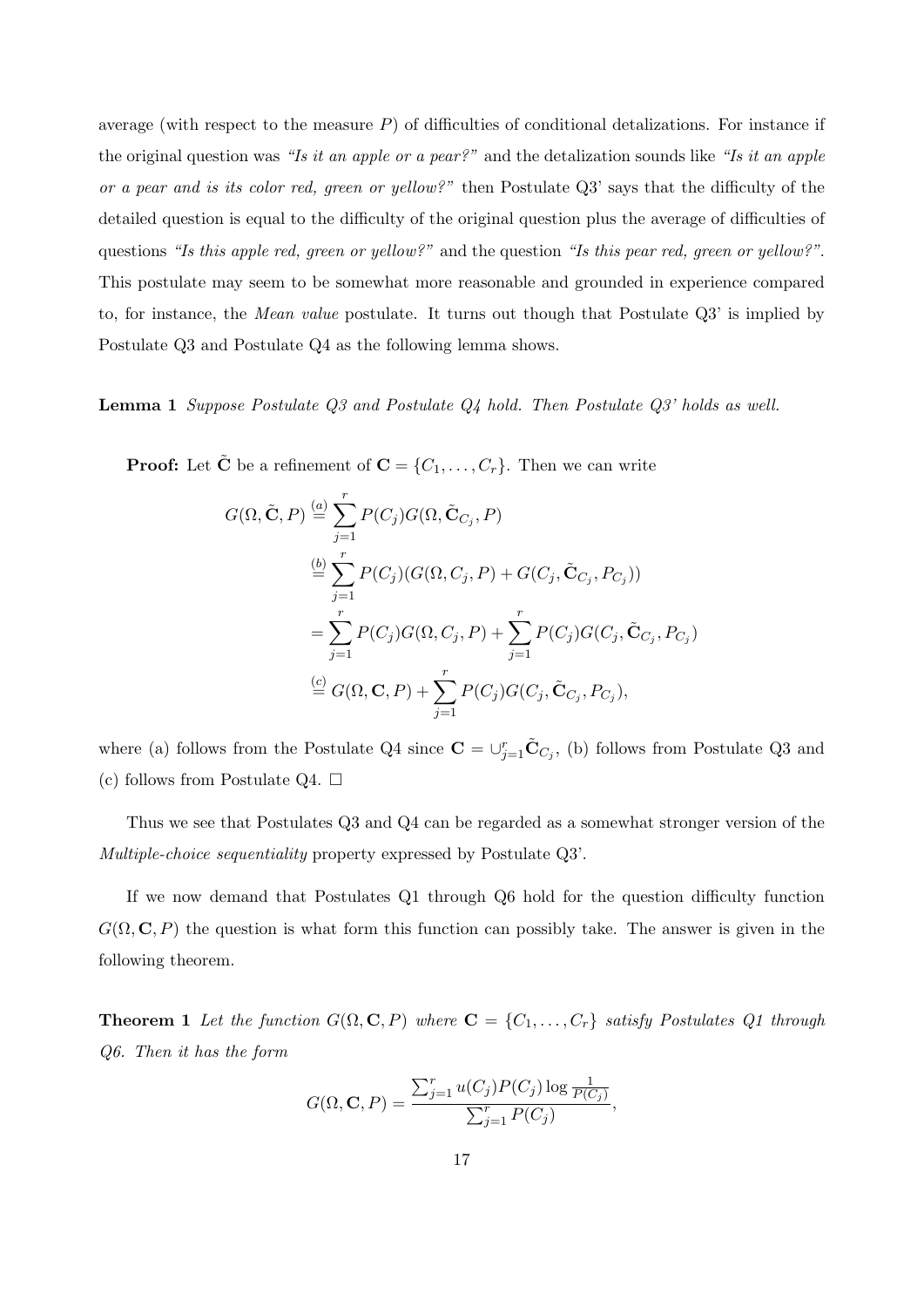*where*  $u(C_j) =$  $\int_{C_j} u(\omega) dP(\omega)$  $\overline{P(C_j)}$  and  $u: \Omega \to \mathbb{R}$  is an integrable nonnegative function on the parameter *space* Ω*.*

**Proof:** We can assume, without loss of generality, that there exists a (complete) partition  $\mathbf{D} = \{D_1, \ldots, D_N\}$  of  $\Omega$  into homogeneous subsets  $D_j$ ,  $j = 1, \ldots, N$ .

Let  $D \subset \Omega$  be a homogeneous subset of the parameter space and let  $C \subset D$  be a (free-response) question lying inside of *D*. Furthermore, let  $C' \subset C$  be another question inside of *C*. Then, according to Postulate Q5,

$$
G(\Omega, C, P) = G(\Omega, D, P) + G(D, C, P_D),\tag{9}
$$

and, since *C* is homogeneous as well,

$$
G(D, C', P_D) = G(D, C, P_D) + G(C, C', P_C).
$$
\n(10)

Using the form of  $G(\cdot)$  for homogeneous subsets, we obtain from (10)

$$
f(P_D(C')) = f(P_D(C)) + f(P_D(C')/P_D(C)),
$$

from which it follows, using standard additivity arguments, monotonicity and continuity of the function  $f(\cdot)$  (which follow from Postulates Q6 and Q2, respectively) that  $f(x) = -c \log x$  where  $c > 0$  is a constant (see [37] for details). Since the constant *c* may depend on the particular homogeneous subset *D* we can denote it by *u*(*D*) and obtain that

$$
G(D, C, P_D) = -u(D) \log P_D(C),\tag{11}
$$

for any  $C \subseteq D$  whenever *D* is homogeneous.

Substituting (11) into (9) we can obtain

$$
G(\Omega, C, P) = G(\Omega, D, P) + f(P(C)/P(D)) = G(\Omega, D, P) - u(D) \log \frac{P(C)}{P(D)},
$$

or, equivalently,

$$
G(\Omega, C, P) - G(\Omega, D, P) = -u(D) \log P(C) - u(D) \log P(D),
$$
\n(12)

where *C* is an arbitrary subset of *D*. Then it follows from (12) and continuity of the function *G* (Postulate Q1) that

$$
G(\Omega, C, P) = -u(D) \log P(C) + v(D),\tag{13}
$$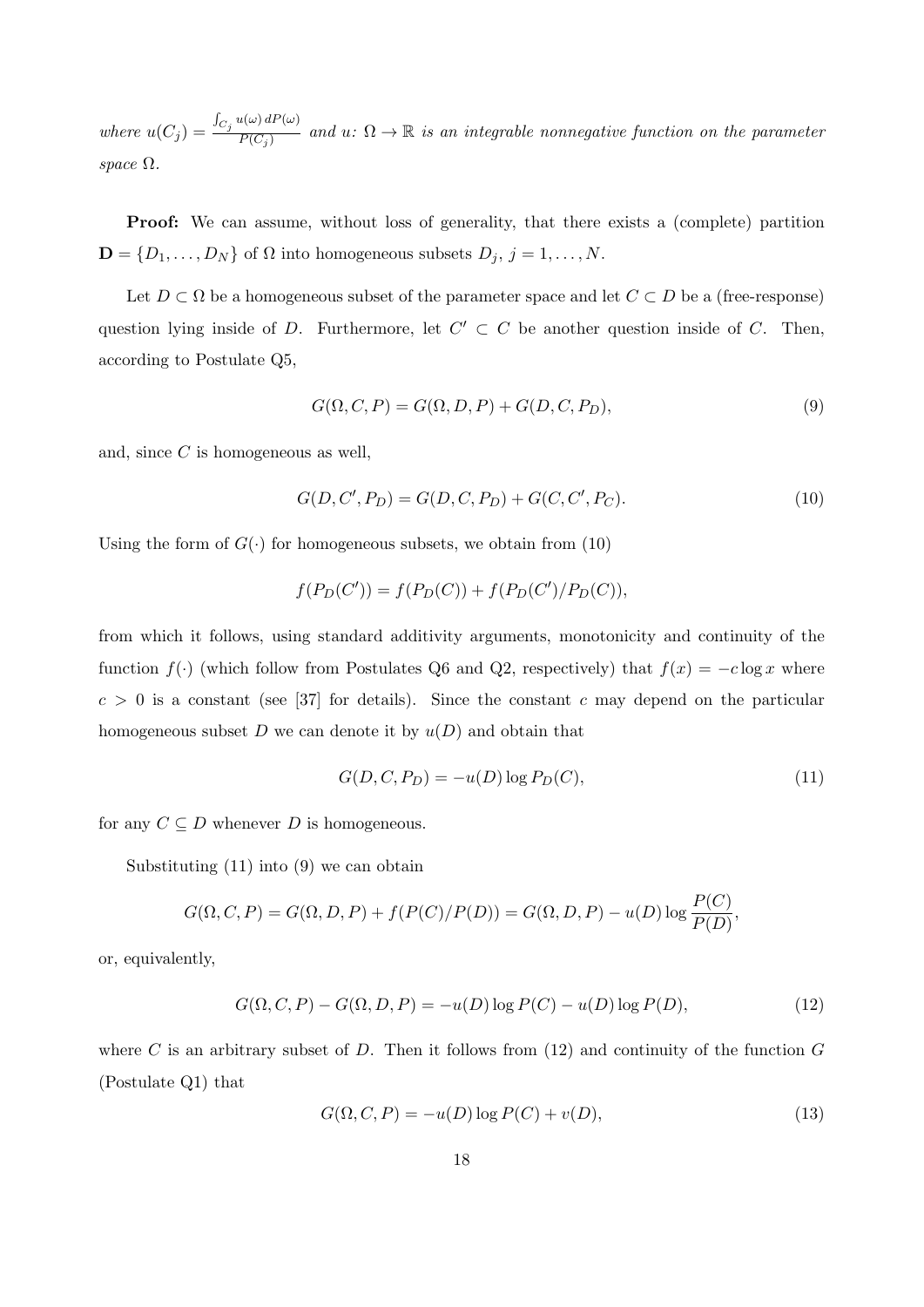for any  $C \subseteq D$  whenever  $D$  is a homogeneous subset of  $\Omega$ . Here  $v(D)$  is an arbitrary function of  $D$ . Setting  $P(C) = 1$  in (13) and making use of Postulate Q1, we obtain that  $v(D) \equiv 0$  and therefore

$$
G(\Omega, C, P) = -u(D) \log P(C). \tag{14}
$$

Now let  $\mathbf{D} = \{D_1, \ldots, D_N\}$  be a complete partition of  $\Omega$  into homogeneous subsets  $D_j$ ,  $j =$ 1,..., N. Let  $C \subset \Omega$  be a free-response question. Then  $C = \bigcup_{j=1}^{N} C \cap D_j$ , and since  $D_j$  is homogeneous and  $C \cap D_j \subseteq D_j$ , we obtain using (14) that

$$
G(\Omega, C \cap D_j, P) = -u(D_j) \log P(C \cap D_j).
$$
\n(15)

On the other hand, by Postulate Q3,

$$
G(\Omega, C, P) = G(\Omega, \mathbf{D}_C, P) - G(C, \mathbf{D}_C, P_C),
$$
\n(16)

where

$$
G(\Omega, \mathbf{D}_C, P) = -\frac{1}{P_C} \sum_{j=1}^{N} u(D_j) P(C \cap D_j) \log P(C \cap D_j), \qquad (17)
$$

(using the identity  $C = \bigcup_{j=1}^{N} C \cap D_j$ , expression (15) and Postulate Q4), and analogously,

$$
G(C, \mathbf{D}_C, P_C) = -\sum_{j=1}^{N} u(D_j) \frac{P(C \cap D_j)}{P(C)} \log \frac{P(C \cap D_j)}{P(C)},
$$
\n(18)

Substituting (17) and (18) into (16) we obtain

$$
G(\Omega, C, P) = -\sum_{j=1}^{N} \frac{P(C \cap D_j)}{P(C)} u(D_j) \log P(C).
$$
 (19)

We can rewrite (19) as

$$
G(\Omega, C, P) = -u(C)P(C)\log P(C),\tag{20}
$$

where

$$
u(C) \equiv \sum_{j=1}^{N} \frac{P(C \cap D_j)u(D_j)}{P(C)}
$$
\n
$$
(21)
$$

can be thought of as the definition of function *u*:  $\mathcal{F} \to \mathbb{R}$  for inhomogeneous subsets of  $\Omega$ . If we define the function  $u(\omega)$  on  $\Omega$  by

$$
u(\omega) = \sum_{j=1}^{N} u(D_j) I_{D_j}(\omega),
$$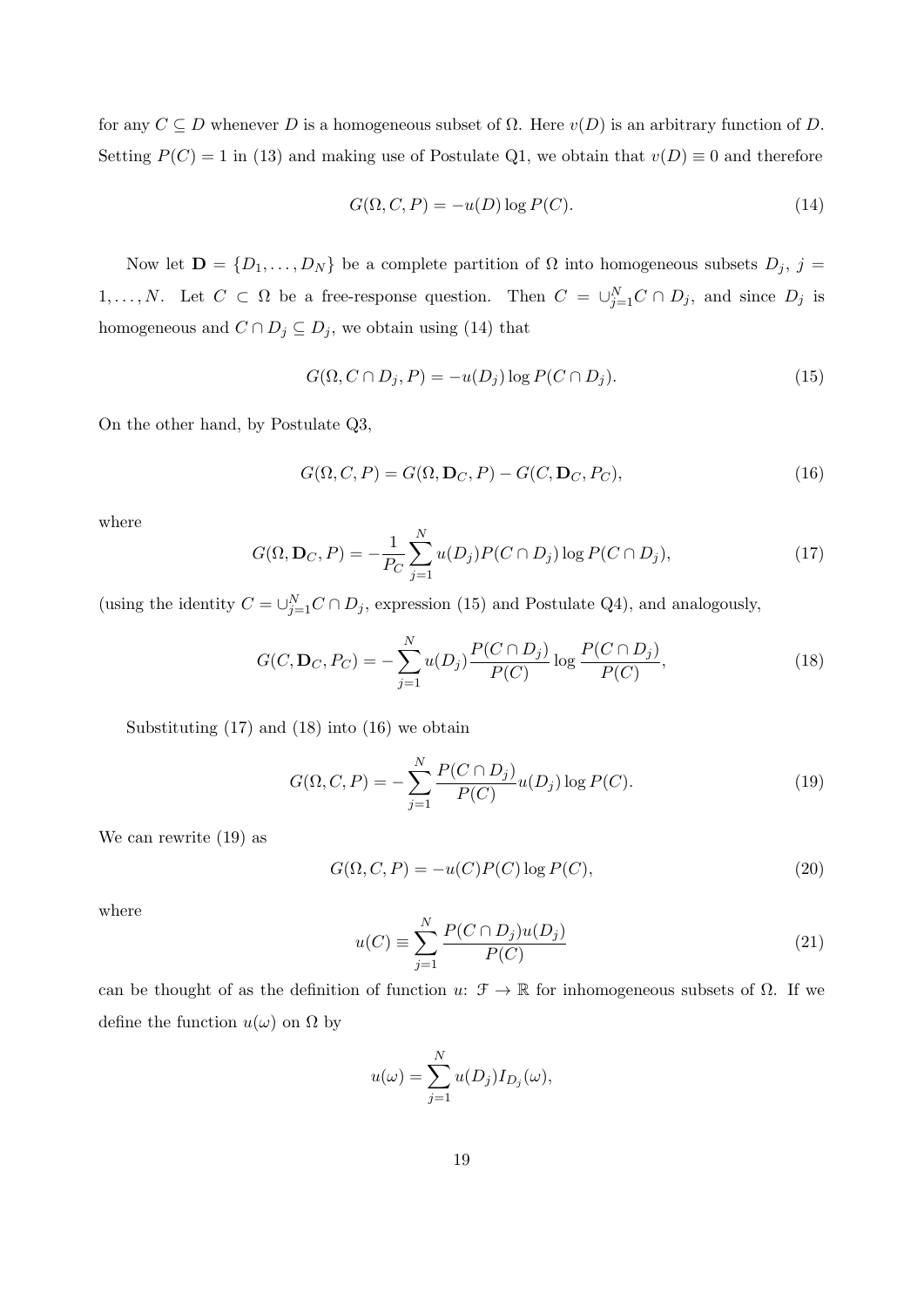where  $I_D(\omega)$  is the indicator function of a subset  $D \subseteq \Omega$ , then the expression (21) can be written as

$$
u(C) = \frac{\int_C u(\omega)dP(\omega)}{P(C)}.
$$
\n(22)

Finally, if  $\mathbf{C} = \{C_1, \ldots, C_r\}$  is an arbitrary question, we can use (20) and Postulate Q4 to obtain

$$
G(\Omega, \mathbf{C}, P) = \frac{-\sum_{j=1}^{r} u(C_j) P(C_j) \log P(C_j)}{\sum_{j=1}^{r} P(C_j)},
$$

where the "weights"  $u(C_j)$  of the subsets  $C_j$  are given by (22).  $\Box$ 

Theorem 1 establishes the general form of the question difficulty function if isotropy and linearity conditions are imposed. It appears that the Postulate Q4 (*Mean value*) is the most restricting one of all. It is also the one, as mentioned above, that imposes the linearity constraint on the question difficulty function. The result depends on the measure *P* and and integrable function *u* on the parameter space  $\Omega$  that can be thought of as an attribute of the parameter space. Note that while the measure is extensive, i.e. the measure of a union of two disjoint subsets of  $\Omega$  is the sum of individual measures  $(P(C \cup C') = P(C) + P(C')$  if  $C \cap C' = \emptyset$ , the function *u* represents an intensive quantity in that it averages for a union of two disjoint subsets  $(u(C \cup C') = \frac{P(C)u(C) + P(C')u(C')}{P(C) + P(C')}$  $\frac{P(C)+P(C')P(C')}{P(C)+P(C')}$ . One can say, loosely speaking, that while measure is similar to volume, *u* is similar to temperature if physics analogies are to be used. In fact, Appendix describes some insightful parallels between question difficulty on one hand and thermal energy (heat) on the other. These parallels suggest that the function  $u(\cdot)$  can be thought of as temperature-like quantity that is allowed to be different at different points of the parameter space. In the following – including follow-up papers [34] and  $[35]$  – we refer to the function  $u(\omega)$  as *intensity* or *pseudo-temperature*. For the same reason, as mentioned earlier in the paper, it is convenient to think of question difficulty as the amount of *pseudo-energy* associated with the question.

It is also convenient to introduce the *entropy* of question **C** as

$$
H(\Omega, \mathbf{C}, P) = \frac{\sum_{j=1}^{r} P(C_j) \log \frac{1}{P(C_j)}}{\sum_{j=1}^{r} P(C_j)},
$$
\n(23)

which differs from the pseudo-energy (difficulty) in that it does not involve the pseudo-temperature  $u(\cdot)$ . It is easy to see that, for any complete question  $\mathbf{C} = \{C_1, \ldots, C_r\}$ , the expression (23) for question entropy coincides with Shannon entropy of the probability distribution  $P(C)$  =  $(P(C_1), \ldots, P(C_r))$  generated by partition **C** and measure *P* on  $\Omega$ . Moreover, for any complete question **C**, the pseudo-energy  $G(\Omega, \mathbf{C}, P)$  is equal to the *weighted entropy* (studied in [20]) of the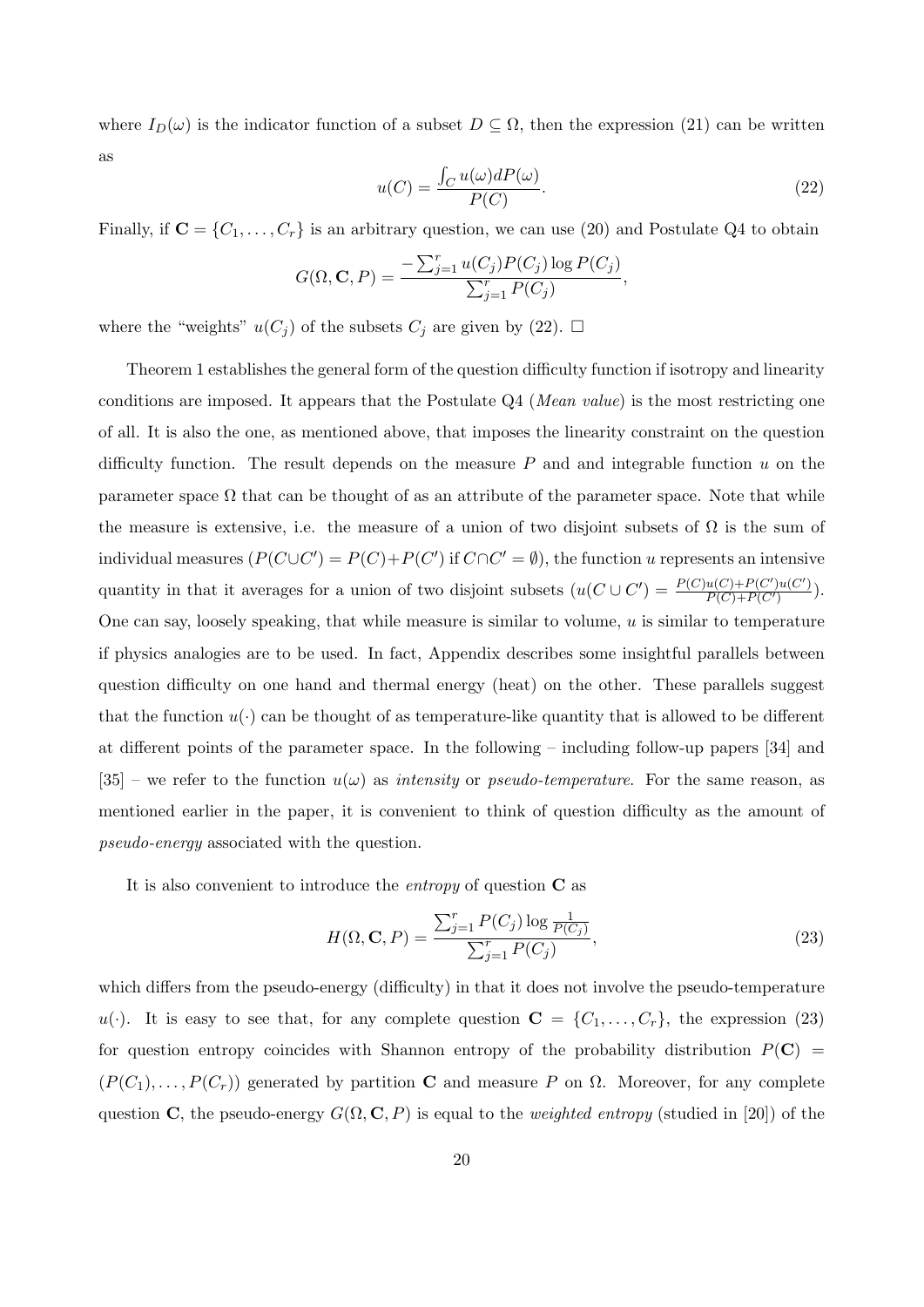same distribution  $P(\mathbf{C})$  with the corresponding weights given by the subset pseudo-temperature *values*  $u(C_j)$ ,  $j = 1, ..., r$ .

It is also easy to see that for a free-response question  $C \subset \Omega$ , the relationship between pseudoenergy and entropy is simply

$$
G(\Omega, C, P) = u(C)H(\Omega, C, P),
$$

that is identical to the relationship that exists between thermal energy (heat) and entropy in thermodynamics for reversible processes.

A remark on units of pseudo-energy and pseudo-temperature seems to be in order. It is clear, since the expression for question difficulty is linear in  $u(\cdot)$ , multiplication of pseudo-temperature function  $u(\cdot)$  by any (positive) overall constant would multiply the difficulty of any question by the same constant. A particular choice of this constant corresponds to the choice of units in which pseudo-temperature and pseudo-energy is measured. If just a single information source is considered this choice seems to be largely arbitrary. It appears to be convenient to adapt the convention in which the average pseudo-temperature of the parameter space  $\Omega$  is equal to 1, i.e. to set the overall scale of  $u(\cdot)$  by demanding that  $\int_{\Omega} u(\omega) dP(\omega) = 1$ . If two or more information sources need to be compared a different convention turns out to be useful. This issue is discussed further in [35] where information source models are considered.

## **6 Relationships Between Different Questions**

In this section, we assume that all questions are complete (multiple-choice). If **C***′* and **C***′′* are two arbitrary (complete) questions, the expression  $\sum_{C' \in \mathbf{C}'} P(C') G(C', \mathbf{C}''_{C'}, P_{C'})$  will be denoted  $G(\Omega, \mathbf{C''_{C'}} , P)$  and called the *conditional difficulty* of  $\mathbf{C''}$ . Using this notation, the sequentiality property expressed by Postulate Q3' can be rewritten as

$$
G(\Omega, \tilde{\mathbf{C}}, P) = G(\Omega, \mathbf{C}, P) + G(\Omega, \tilde{\mathbf{C}}_{\mathbf{C}}, P),
$$
\n(24)

where  $\tilde{\mathbf{C}}$  is an arbitrary refinement of  $\mathbf{C}$ .

If  $\mathbf{C}'$  and  $\mathbf{C}''$  are two arbitrary (complete) questions and  $\mathbf{C} = \mathbf{C}' \cap \mathbf{C}''$  then obviously  $\mathbf{C}$  is a refinement of both  $\mathbb{C}'$  and  $\mathbb{C}''$ . One can then write the sequentiality property (24) as

$$
G(\Omega, \mathbf{C}, P) = G(\Omega, \mathbf{C}', P) + G(\Omega, \mathbf{C}_{\mathbf{C}'}, P). \tag{25}
$$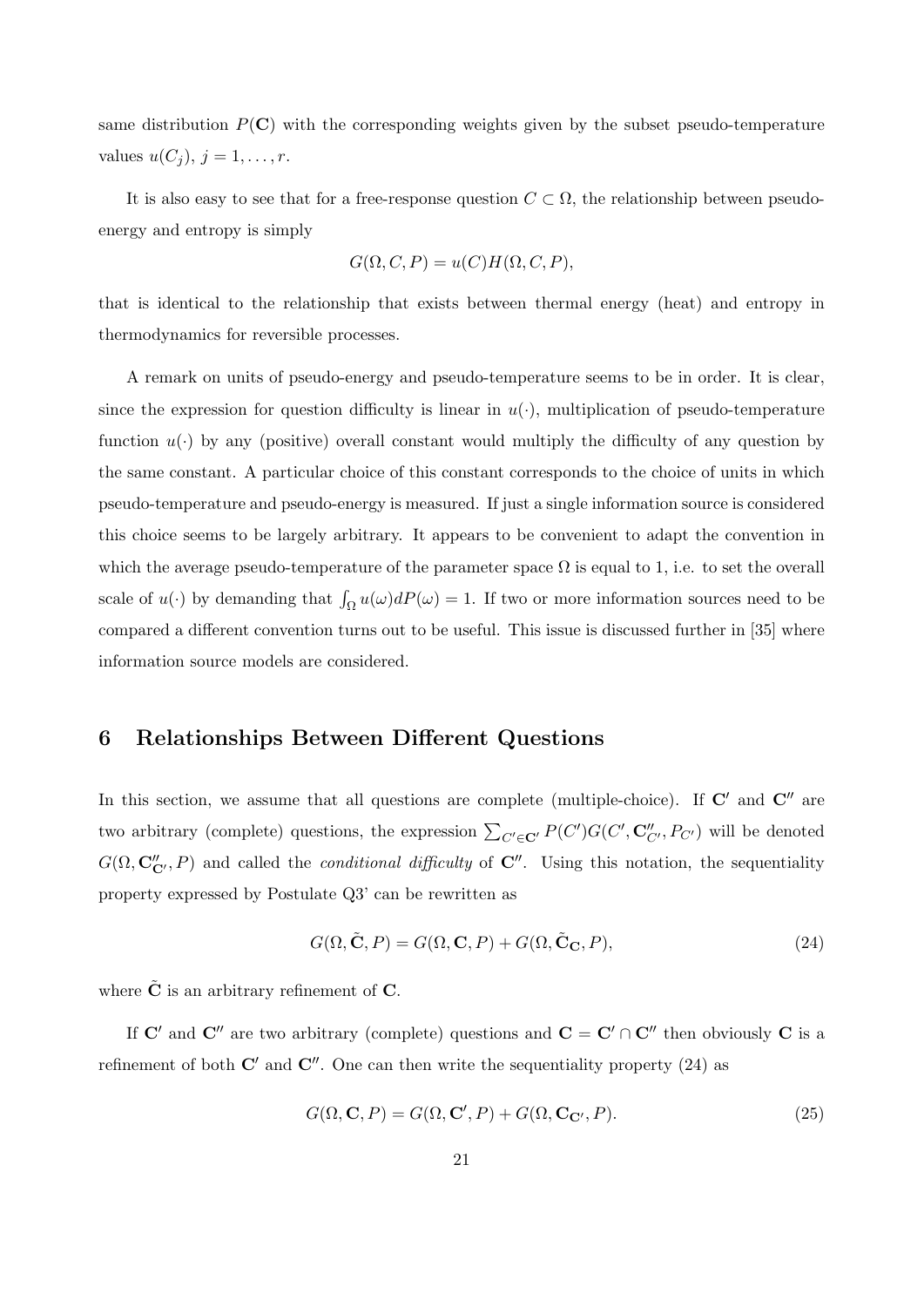But it is easy to see that the partition induced by  $C = C' \cap C''$  on any set  $C'$  in  $C'$  is exactly the same as the partition induced on that set by  $\mathbb{C}^{\prime\prime}$ . Therefore, the term  $G(\Omega, \mathbb{C}_{\mathbb{C}^{\prime}}, P)$  in (25) can be equivalently written as  $G(\Omega, \mathbf{C}''_{\mathbf{C}'}, P)$  and we arrive at the *chain rule* for the question difficulty which we formulate as a lemma.

**Lemma 2** *If*  $\mathbb{C}^{\prime}$  *and*  $\mathbb{C}^{\prime\prime}$  *are two arbitrary complete questions and P is a measure on*  $\Omega$  *then* 

$$
G(\Omega, \mathbf{C}' \cap \mathbf{C}'', P) = G(\Omega, \mathbf{C}', P) + G(\Omega, \mathbf{C''}_{\mathbf{C}'}, P).
$$

Again, let **C**<sup>*'*</sup> and **C**<sup>*''*</sup> be two (complete) questions on  $\Omega$  and let  $\mathbf{C} = \mathbf{C}' \cap \mathbf{C}''$  be the resulting combined question. Then the *pseudo-energy overlap*  $J(\Omega, (\mathbf{C}'; \mathbf{C}''), P)$  between  $\mathbf{C}'$  and  $\mathbf{C}''$  can be defined as the difference between the sum of difficulties of **C***′* and **C***′′* and that of the combined question **C***′ ∩* **C***′′*:

$$
J(\Omega, (\mathbf{C}'; \mathbf{C}''), P) = G(\Omega, \mathbf{C}', P) + G(\Omega, \mathbf{C}'', P) - G(\Omega, \mathbf{C}' \cap \mathbf{C}'', P) \tag{26}
$$

The definition (26) can be illustrated by a Venn diagram (see Fig. 3). Note that  $J(\Omega, (\mathbf{C}'; \mathbf{C}''), P)$ is symmetric with respect to **C***′* and **C***′′* .



Figure 3: Venn diagram for pseudo-energy overlap.

One can make use of the sequentiality property of pseudo-energy to rewrite expression for the pseudo-energy overlap as follows.

$$
J(\Omega, (\mathbf{C}'; \mathbf{C}''), P) = G(\Omega, \mathbf{C}', P) + G(\Omega, \mathbf{C}'', P) - G(\Omega, (\mathbf{C}', \mathbf{C}''), P)
$$
  
=  $G(\Omega, \mathbf{C}', P) + G(\Omega, \mathbf{C}'', P) - G(\Omega, \mathbf{C}'', P) - G(\Omega, \mathbf{C}'_{\mathbf{C}''}, P)$   
=  $G(\Omega, \mathbf{C}', P) - G(\Omega, \mathbf{C}'_{\mathbf{C}''}, P).$ 

We formulate this result as a lemma.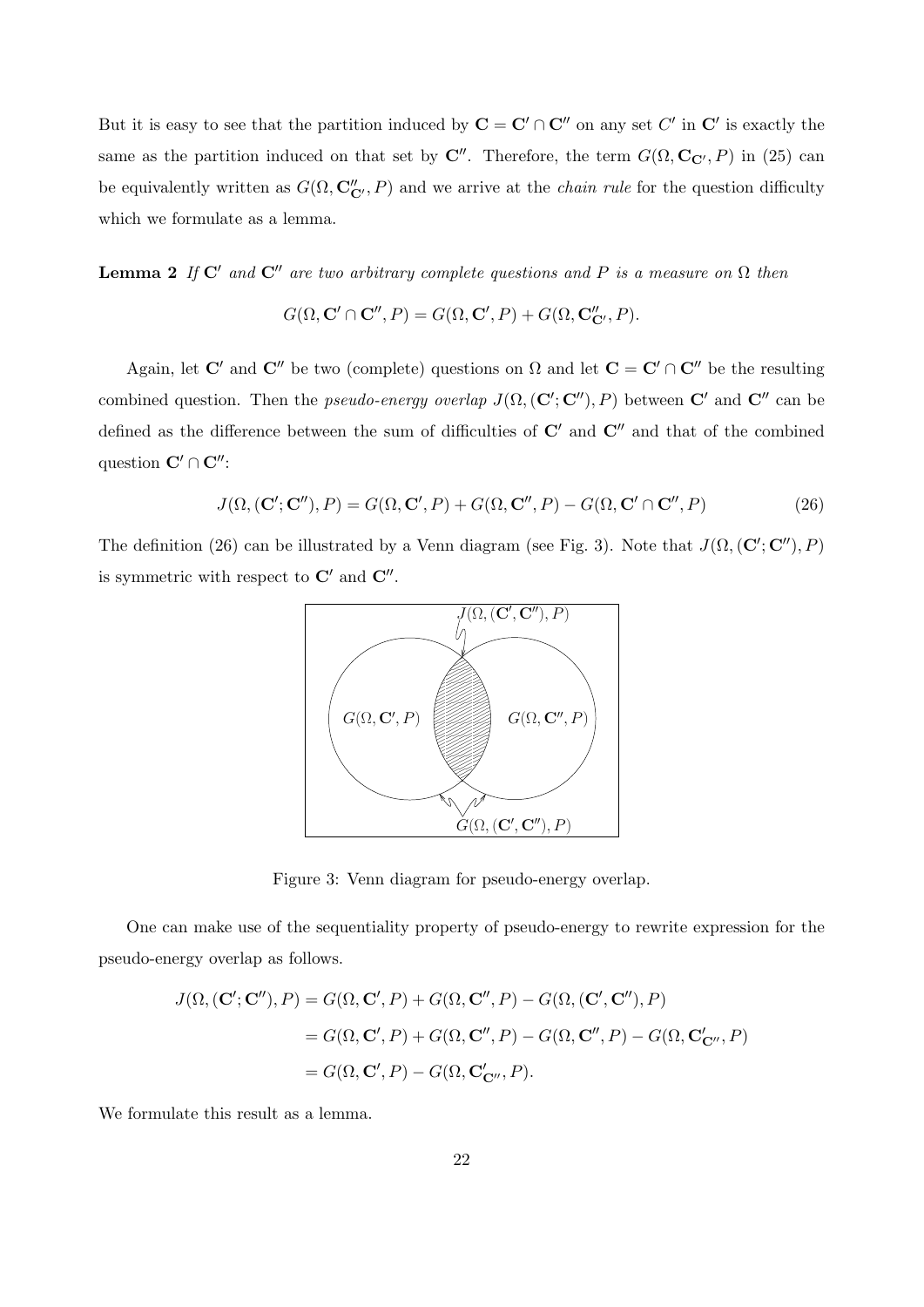**Lemma 3** *If*  $\mathbb{C}'$  *and*  $\mathbb{C}''$  *are two arbitrary questions and P is a measure on*  $\Omega$  *then the pseudoenergy overlap*  $J(\Omega, (\mathbf{C}'; \mathbf{C}''), P)$  *can be found as* 

$$
J(\Omega, (\mathbf{C}'; \mathbf{C}''), P) = G(\Omega, \mathbf{C}', P) - G(\Omega, \mathbf{C}'_{\mathbf{C}''}, P).
$$

Clearly, due to symmetry, the expression for the pseudo-energy overlap stated in Lemma 3 can be equivalently written as  $J(\Omega, (\mathbf{C}'; \mathbf{C}''), P) = G(\Omega, \mathbf{C}'', P) - G(\Omega, \mathbf{C''}_{\mathbf{C}'}, P)$ .

If an expression for the pseudo-energy overlap as a function of the measure *P* and the difficulty function  $u(\omega)$  is desired the definition (26) together with Theorem 1 can be used to obtain

$$
J(\Omega, (\mathbf{C}'; \mathbf{C}''), P) = \sum_{i=1}^{r'} \sum_{j=1}^{r''} u(C_i' \cap C_j'') P(C_i' \cap C_j'') \log \frac{P(C_i' \cap C_j'')}{P(C_i') P(C_j'')}.
$$
(27)

We will be interested in exploring relationships between different questions: given two distinct questions, we would like to know to what degree they are similar to each other. More specifically, if a perfect answer to one question is available, how the difficulty of the other question is affected. To answer this question, let **C**<sup>*'*</sup> and **C**<sup>*''*</sup> be two arbitrary complete questions on  $\Omega$  and let  $V^*(\mathbf{C}')$ be a perfect answer to **C***′* . We would like to find an expression for the conditional difficulty of **C***′′* given  $V^*(\mathbf{C}')$ . Clearly, since a reception of value  $s'_j$  of  $V(\mathbf{C}')$  updates the measure P to  $P_{C'_j}$ , the difficulty of  $\mathbb{C}''$  given  $V(C') = s'_j$  is equal to

$$
G(\Omega, \mathbf{C''}, P_{C'_j}) = G(C'_j, \mathbf{C''}_{C'_j}, P_{C'_j}),
$$
\n(28)

since subsets of zero measure do not contribute to the difficulty function. Therefore the overall (expected) difficulty  $G(\Omega, \mathbb{C}'' , V^*(\mathbb{C}'))$  of question  $\mathbb{C}''$  given a perfect answer  $V^*(\mathbb{C}^{\prime})$  to  $\mathbb{C}^{\prime}$  can be written as

$$
G(\Omega, \mathbf{C}'', V^*(\mathbf{C}')) = \sum_{j=1}^{r'} \Pr(V^*(\mathbf{C}') = s_j) G(\Omega, \mathbf{C}'', P_{C'_j})
$$
  
\n
$$
\stackrel{(a)}{=} \sum_{j=1}^{r'} P(C'_j) G(C'_j, \mathbf{C}_{C'_j}'', P_{C'_j}) = G(\Omega, \mathbf{C}_{\mathbf{C}'}, P)
$$
  
\n
$$
\stackrel{(b)}{=} G(\Omega, \mathbf{C}'', P) - J(\Omega, (\mathbf{C}'; \mathbf{C}''), P),
$$
\n(29)

where (a) follows from (28) and the consistency condition (6) – which implies that  $Pr(V^*(C'))$  $s_j$ ) =  $P(C_j)$ ; (b) follows from Lemma 3.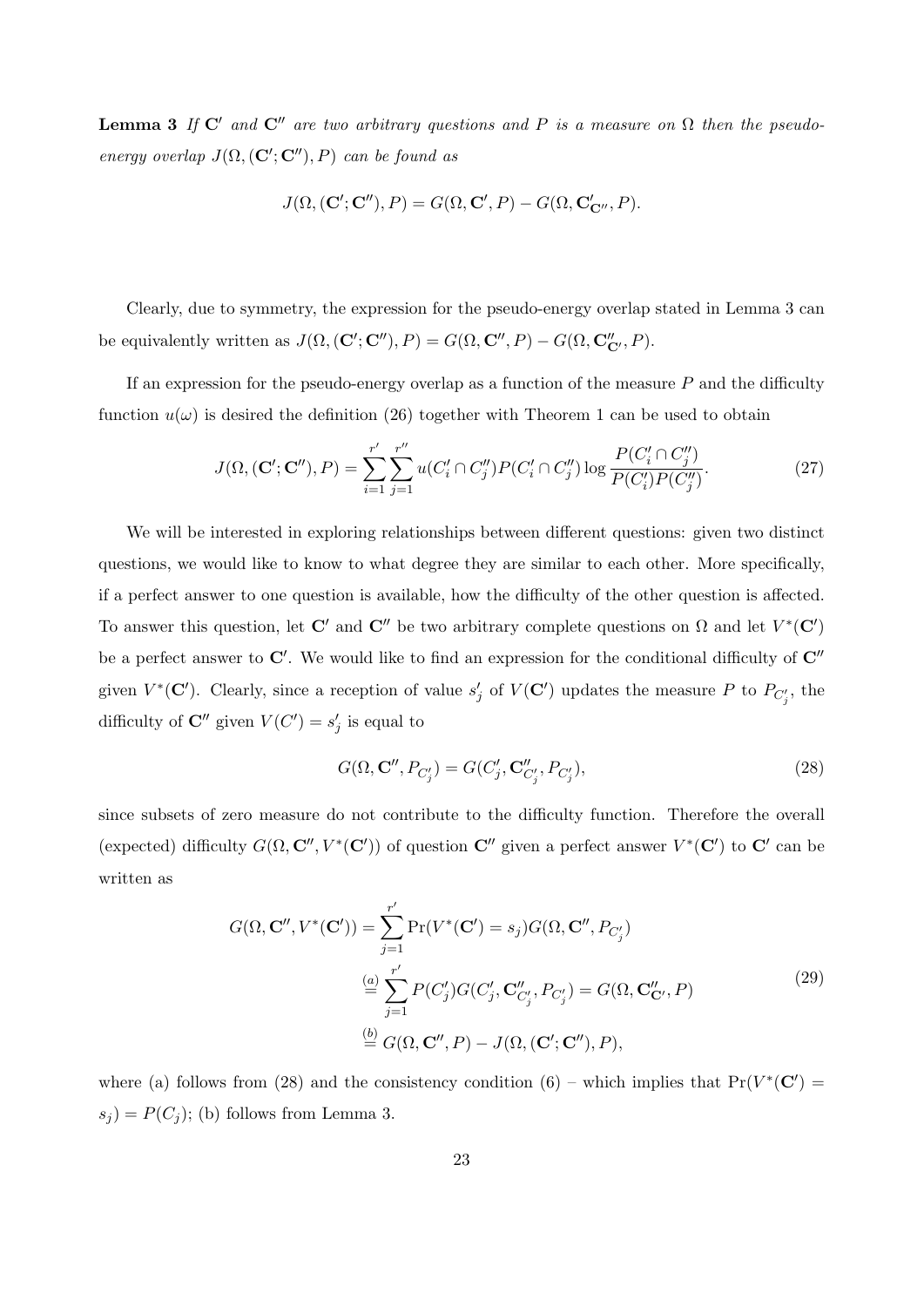We see from (29) that the conditional difficulty of  $\mathbb{C}^{\prime\prime}$  can be represented as a difference of the standard (unconditional) difficulty and the pseudo-energy overlap  $J(\Omega, (\mathbf{C}'; \mathbf{C}''), P)$ . Thus the latter provides a measure of reduction of difficulty of a question that is due to a perfect knowledge of an answer to another question. Such a measure can naturally be termed *relative depth* of an answer *V* (**C***′* ) (which in general may not be perfect) with respect to question **C***′′*. We can formulate the result just obtained as a lemma.

**Lemma 4** *The relative depth of a perfect answer V ∗* (**C***′* ) *to question* **C***′ with respect to question* **C***′′ is equal to the pseudo-energy overlap between questions* **C***′ and* **C***′′ .*

The result of Lemma 4 has a clear intuitive interpretation: If two distinct questions are close, i.e. "almost about the same thing" then knowing a (perfect) answer to one of them nearly answers the other one – reduces the difficulty of it to a small value compared to the initial difficulty. The pseudo-energy overlap quantifies the notion of closeness for two arbitrary questions.

### **7 Examples**

We consider an example with a finite parameter space first. Let  $\Omega$  consist of 8 elements, corresponding to green, yellow and red apples (denoted *GA*, *Y A* and *RA*, respectively), green, yellow and red pears (denoted *GPr*, *YPr* and *RPr*), and yellow and red peaches (denoted *YPc* and *RPc*). Let all elements be equiprobable so that  $P(\cdot) = \frac{1}{8}$  for all  $\omega \in \Omega$ . The function  $u(\omega)$  describes the relative difficulty of respective free-response questions. Let  $u(GA) = u(GPr) = 1$  reflecting the observation that the green (cold) color is easier to tell from the both yellow and red (warm) colors on one hand, and an apple and a pear are also easy to distinguish from each other because of a different overall shape on the other hand. (Recall that there is no green peach that could be possibly confused with a green apple.) Let  $u(YPr) = u(RPr) = 1.5$  reflecting the observation that yellow and red pears can be possibly confused with each other but not with anything else because of either their warm color (compared to green pears) or their distinct shape (compared to red or yellow apples or peaches). Finally, let  $u(YA) = u(RA) = u(YPc) = u(RPc) = 2$  as these four combinations appear to be the hardest to distinguish from each other as they all possess a warm color and round shape. Normalizing the values of  $u(\cdot)$  so that  $\int_{\Omega} u(\omega) dP(\omega) = 1$  one obtains  $u(GA) = u(GPr) = \frac{8}{13}$ ,  $u(YPr) = u(RPr) = \frac{12}{13}$  and  $u(YA) = u(RA) = u(YPc) = u(RPc) = \frac{16}{13}$ .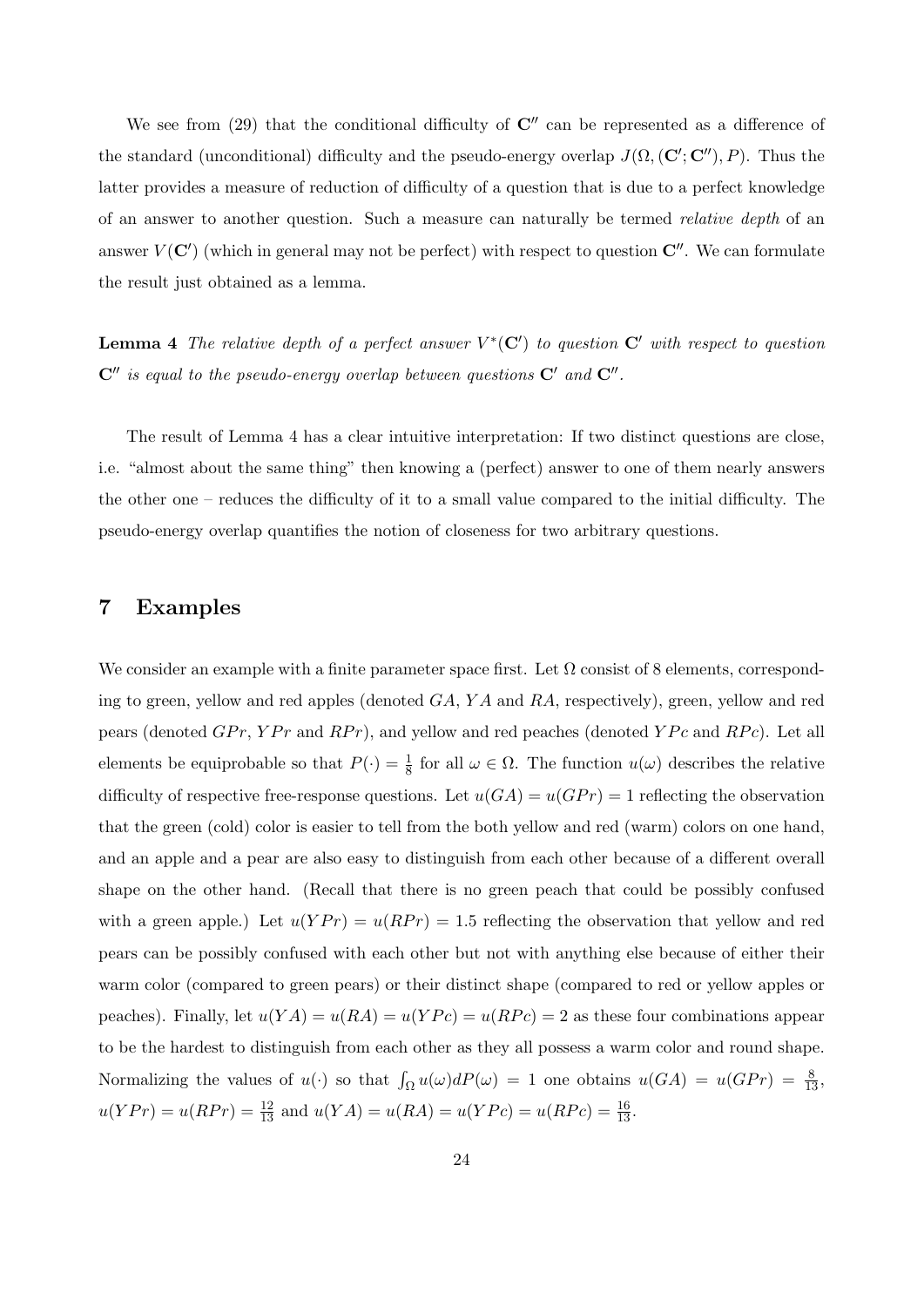The difficulties of free-response questions corresponding to individual elements of  $\Omega$  can be *found as follows:*  $G(\Omega, GA, P) = G(\Omega, GPr, P) = \frac{8}{13} \cdot \log 8 = \frac{24}{13}$ ,  $G(\Omega, YPr, P) = G(\Omega, RPr, P) = \frac{24}{13}$  $\frac{12}{13} \cdot \log 8 = \frac{36}{13}$  and  $G(\Omega, YA, P) = G(\Omega, RA, P) = G(\Omega, YPc, P) = G(\Omega, RPc, P) = \frac{16}{13} \cdot \log 8 = \frac{48}{13}$ . The difficulty of the exhaustive multiple choice question (that asks to determine the type and color of the fruit presented to the source) can be found as an expectation of the difficulties of all these free-response questions. Denoting the corresponding (finest) partition of  $\Omega$  by  $\mathbf{C}_f$  we obtain

$$
G(\Omega, \mathbf{C}_f, P) = \sum_{\omega \in \Omega} P(\omega) G(\Omega, \omega, P) = 3.
$$

Now let us consider difficulties of other multiple-choice questions. Let first of such questions be *"Is the fruit green or not?".* Let  $C_g = \{GA, GPr\} \subset \Omega$  be the subset consisting of all green fruit (apples and pears) and let  $\overline{C}_g = \Omega \setminus C_g$  be the subset containing fruit of all other colors (red and yellow). The values  $u(\cdot)$  for the sets in this partition are  $u(C_g) = \frac{8}{13}$  and  $u(\overline{C}_g) = \frac{1}{3} \cdot \frac{12}{13} + \frac{2}{3}$  $\frac{2}{3} \cdot \frac{16}{13} = \frac{44}{39}.$ The measures are  $P(C_g) = \frac{1}{4}$  and  $P(\overline{C}_g) = \frac{3}{4}$ . Thus the difficulty of the question *"Is the fruit green or not?"* can be found as

$$
G(\Omega, \{C_g, \overline{C}_g\}, P) = u(C_g)P(C_g)\log\frac{1}{P(C_g)} + u(\overline{C}_g)P(\overline{C}_g)\log\frac{1}{P(\overline{C}_g)} = 0.66
$$

Consider another question with subset measures (and thus entropy) equal to those of  $\{C_g, C_g\}$ . Let this question be *"Is the fruit a peach or not?"*. The corresponding partition is  $\{C_{Pc}, \overline{C}_{Pc}\}$ where  $C_{Pc} = \{YPc, RPc\}$  and  $\overline{C}_{Pc} = \Omega \setminus C_{Pc}$ . The values of function  $u(\cdot)$  on these subsets are  $u(C_{P_c}) = \frac{16}{13}$  and  $u(\overline{C}_{P_c}) = \frac{1}{3} \cdot \frac{8}{13} + \frac{1}{3}$  $\frac{1}{3} \cdot \frac{12}{13} + \frac{1}{3}$  $\frac{1}{3} \cdot \frac{16}{13} = \frac{12}{13}$ . The measures are  $P(C_{Pc}) = \frac{1}{4}$  and  $P(\overline{C}_{Pc}) = \frac{3}{4}$ . The difficulty of the question  $\{C_{Pc}, \overline{C}_{Pc}\}$  is

$$
G(\Omega, \{C_{Pc}, \overline{C}_{Pc}\}, P) = u(C_{Pc})P(C_{Pc})\log\frac{1}{P(C_{Pc})} + u(\overline{C}_{Pc})P(\overline{C}_{Pc})\log\frac{1}{P(\overline{C}_{Pc})} = 0.90
$$

We see that this question is somewhat more difficult than the question on whether the fruit is green. The main reason for this difference is that to answer the question on whether the fruit is a peach one might need to have to distinguish a peach from an apple of similar (warm) color which is relatively difficult while answering the question on whether the fruit is green does not involve any "hard" decisions since the color itself is distinct.

Consider now the question *"What color is the given fruit?"* on one hand and *"What type is the given fruit?"* on the other. The former question can be represented as the partition  $C_c =$  $\{C_g, C_y, C_r\}$  where  $C_g = \{GA, GPr\}$ ,  $C_y = \{YA, YPr, YPr\}$  and  $C_r = \{RA, RPr, RPr\}$ ; the latter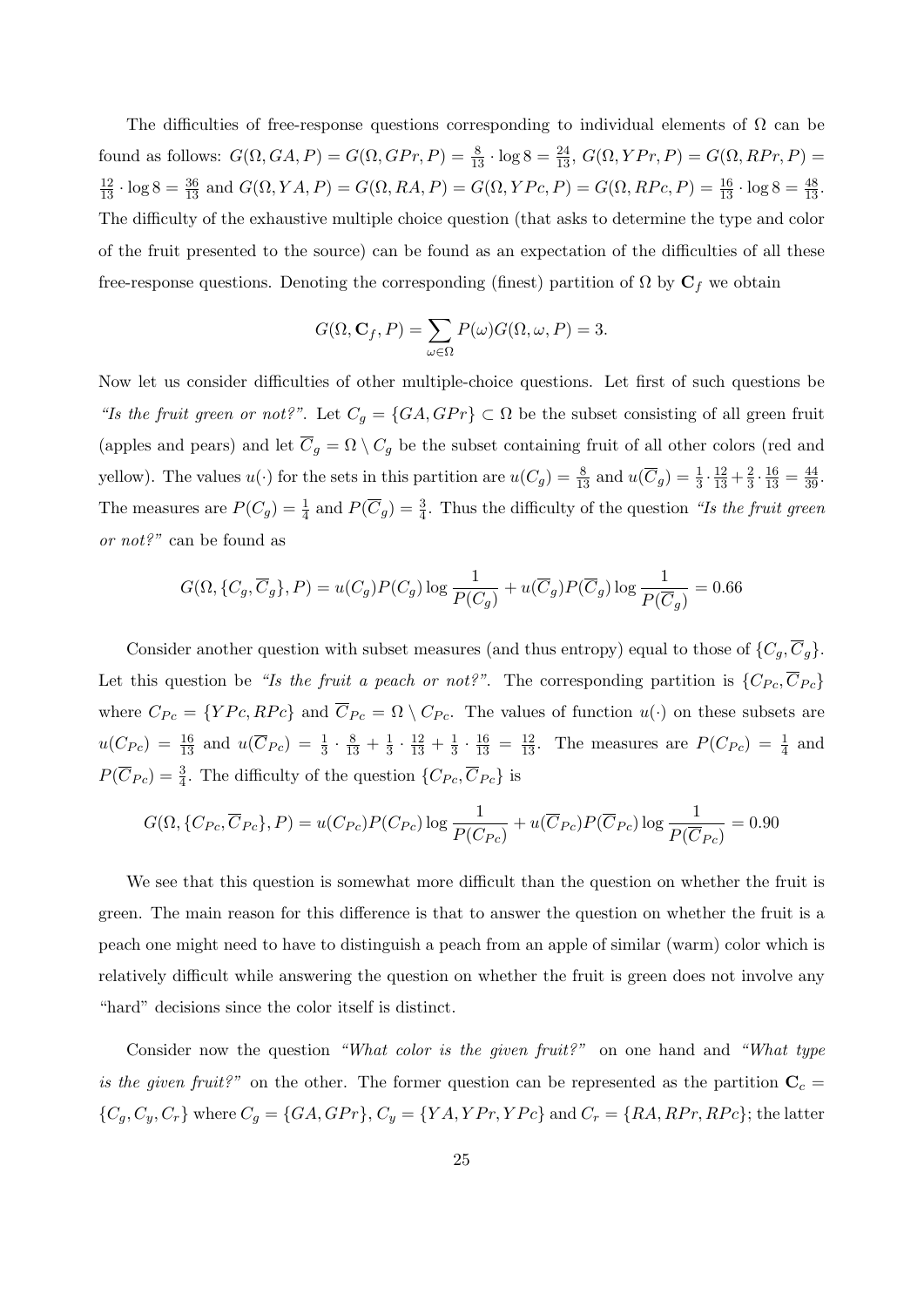question can be identified with the partition  $\mathbf{C}_t = \{C_A, C_{Pr}, C_{P_c}\}$  where  $C_A = \{GA, YA, RA\}$ ,  $C_{Pr} = \{GPr, YPr, RPr\}$  and  $C_{Pc} = \{YPc, RPr\}$ . The values of  $u(\cdot)$  on these subsets are  $u(C_g)$  $\frac{8}{13}$ ,  $u(C_y) = \frac{1}{3} \cdot \frac{12}{13} + \frac{2}{3}$  $\frac{2}{3} \cdot \frac{16}{13} = \frac{44}{39}, u(C_g) = u(C_g) = \frac{44}{39}; u(C_A) = \frac{1}{3} \cdot \frac{8}{13} + \frac{2}{3}$  $\frac{2}{3} \cdot \frac{16}{13} = \frac{40}{39}, u(C_{Pr}) =$ 1  $\frac{1}{3} \cdot \frac{8}{13} + \frac{2}{3}$  $\frac{2}{3} \cdot \frac{12}{13} = \frac{32}{39}, u(C_{Pc}) = \frac{16}{13}.$  The measures are  $P(C_g) = \frac{1}{4}, P(C_y) = \frac{3}{8}, P(C_r) = \frac{3}{8};$  $P(C_A) = P(C_{Pr}) = \frac{3}{8}$ ,  $P(C_{Pr}) = \frac{1}{4}$ . Thus the difficulties of these two questions are

$$
G(\Omega, \mathbf{C}_c, P) = u(C_g)P(C_g) \log \frac{1}{P(C_g)} + u(C_y)P(C_y) \log \frac{1}{P(C_y)} + u(C_r)P(C_r) \log \frac{1}{P(C_r)} = \frac{11}{13} \log \frac{8}{3} + \frac{2}{13} \log 4 = 1.51,
$$

and

$$
G(\Omega, \mathbf{C}_t, P) = u(C_A)P(C_A)\log\frac{1}{P(C_A)} + u(C_{Pr})P(C_{Pr})\log\frac{1}{P(C_{Pr})} + u(C_{Pr})P(C_{Pr})\log\frac{1}{P(C_{Pr})} = \frac{9}{13}\log\frac{8}{3} + \frac{4}{13}\log 4 = 1.60,
$$

respectively.

The question about color turns out to be slightly easier than that about type. Qualitatively, the main reason for this difference is that the relatively rare event (that the fruit is green and that it is a peach, respectively) that gives a larger contribution to the difficulty because of the  $\log \frac{1}{P(\cdot)}$ factor has smaller average value of pseudo-temperature  $u(\cdot)$  in the case of the question about the fruit color.

The pseudo-energy overlap between the "color" and "type" questions can be calculated using the expression (27):

$$
J(\Omega, (\mathbf{C}_c; \mathbf{C}_t), P) = \frac{6}{13} \log \frac{4}{3} + \frac{7}{13} \log \frac{8}{9} = 0.100,
$$

indicating that while a perfect knowledge of the fruit color helps answering the question about its type, the reduction of difficulty of the "type" question due to the knowledge of color is relatively mild so the question about the fruit type remains almost as hard as it was before the color became known.

For an example with infinite parameter space, consider  $\Omega = [0,1]^2$  with uniform measure *P* (see Fig. 4 for an illustration). Let  $u(\omega) = \frac{3}{2}(\omega_1^2 + \omega_2^2)$  where  $\omega_1$  and  $\omega_2$  are coordinates on  $\Omega$ . Let us consider three different questions:  $\mathbf{C}_i = \{C_i, \overline{C}_i\}$ , where  $C_1 = \{\omega : \omega_1 \in [\frac{1}{2}, \overline{C}_i\}]$  $\frac{1}{2}, 1], \omega_2 \in [\frac{1}{2}]$  $\frac{1}{2}, 1]$ ,  $C_2 = \{\omega : \omega_1 \in [0, \frac{1}{2}]$  $\frac{1}{2}$ ,  $\omega_2 \in [0, \frac{1}{2}]$  $\frac{1}{2}$ ]},  $C_3 = \{ \omega : \omega_1 \in [0, \frac{1}{2}]$  $\frac{1}{2}$ ,  $\omega_2 \in \left[\frac{1}{2}\right]$  $\left[\frac{1}{2}, 1\right]$ . It is easy to see that  $P(C_i) = \frac{1}{4}$  for  $i = 1, 2, 3$ .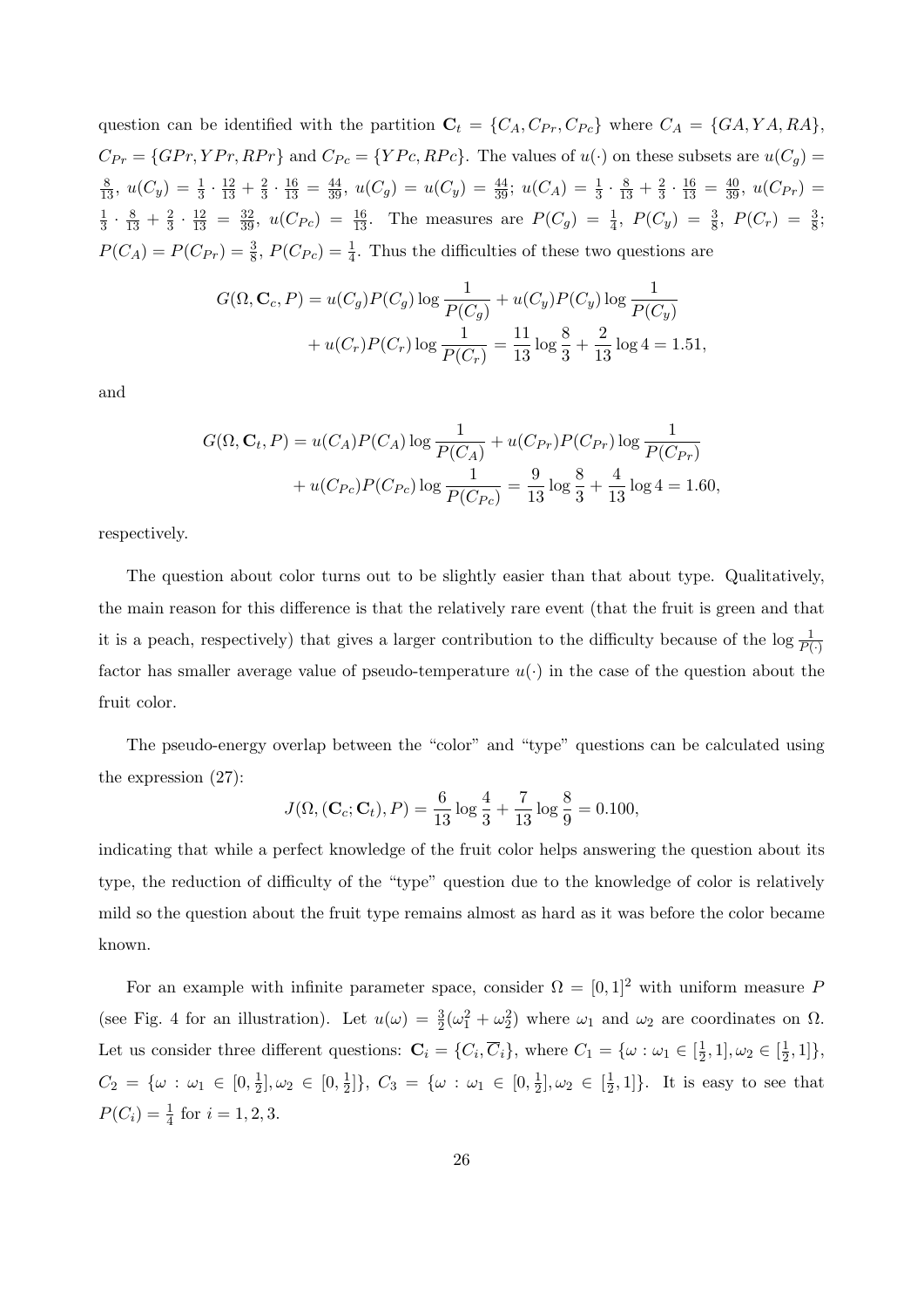

Figure 4: The parameter space  $\Omega = [0, 1]^2$  and subsets  $C_i$ ,  $i = 1, 2, 3$ .

For question  $\mathbf{C}_1$ , we have  $u(C_1) = \frac{3}{2} \int_{\frac{1}{2}}^1 d\omega_1 \int_{\frac{1}{2}}^1 d\omega_2 (\omega_1^2 + \omega_2^2) = \frac{7}{4}$ . Then, using the normalization condition  $u(C_1)P(C_1) + u(\overline{C}_1)P(\overline{C}_1) = 1$ , we can obtain  $u(\overline{C}_1) = \frac{3}{4}$ , which allows us to compute the difficulty:

$$
G(\Omega, \{C_1, \overline{C}_1\}, P) = u(C_1)P(C_1)\log\frac{1}{P(C_1)} + u(\overline{C}_1)P(\overline{C}_1)\log\frac{1}{P(\overline{C}_1)}
$$
  
=  $\frac{1}{2}\log\frac{4}{3} + \frac{1}{2}\log 4 = 1.208.$ 

For question  $\mathbf{C}_2$ , we obtain  $u(C_2) = \frac{3}{2} \int_0^{\frac{1}{2}} d\omega_1 \int_0^{\frac{1}{2}} d\omega_2 (\omega_1^2 + \omega_2^2) = \frac{1}{16}$ , and, making use of the normalization condition,  $u(\overline{C}_2) = \frac{21}{16}$ . The difficulty function value for this question becomes

$$
G(\Omega, \{C_2, \overline{C}_2\}, P) = u(C_2)P(C_2)\log\frac{1}{P(C_2)} + u(\overline{C}_2)P(\overline{C}_2)\log\frac{1}{P(\overline{C}_2)} = \log\frac{4}{3} = 0.415.
$$

Finally, for question  $\mathbf{C}_3$ , we have  $u(C_3) = \frac{3}{2} \int_0^{\frac{1}{2}} d\omega_1 \int_{\frac{1}{2}}^1 d\omega_2 (\omega_1^2 + \omega_2^2) = 1$ , and, obviously,  $u(\overline{C}_3) = 1$ . The difficulty function is

$$
G(\Omega, \{C_3, \overline{C}_3\}, P) = u(C_3)P(C_3)\log\frac{1}{P(C_3)} + u(\overline{C}_3)P(\overline{C}_3)\log\frac{1}{P(\overline{C}_3)}
$$
  
=  $\frac{3}{4}\log\frac{4}{3} + \frac{1}{4}\log 4 = 0.811.$ 

We see that, among these three questions  $C_1$  turns out to be the most difficult while difficulty of  $\mathbb{C}_2$  is the smallest of the three. The reason is that  $\mathbb{C}_1$  includes a small measure (rare) set in the region of high values of pseudo-temperature  $u(\omega)$ . On the other hand, the rare subset in  $\mathbb{C}_2$  is located in the region of small values of  $u(\omega)$ . Question  $\mathbf{C}_3$  is naturally placed between these two extremes: its rare subset is located in the region of moderate values of the field  $u(\omega)$  so that the difficulty weight of this subset is equal to the average for the whole parameter space.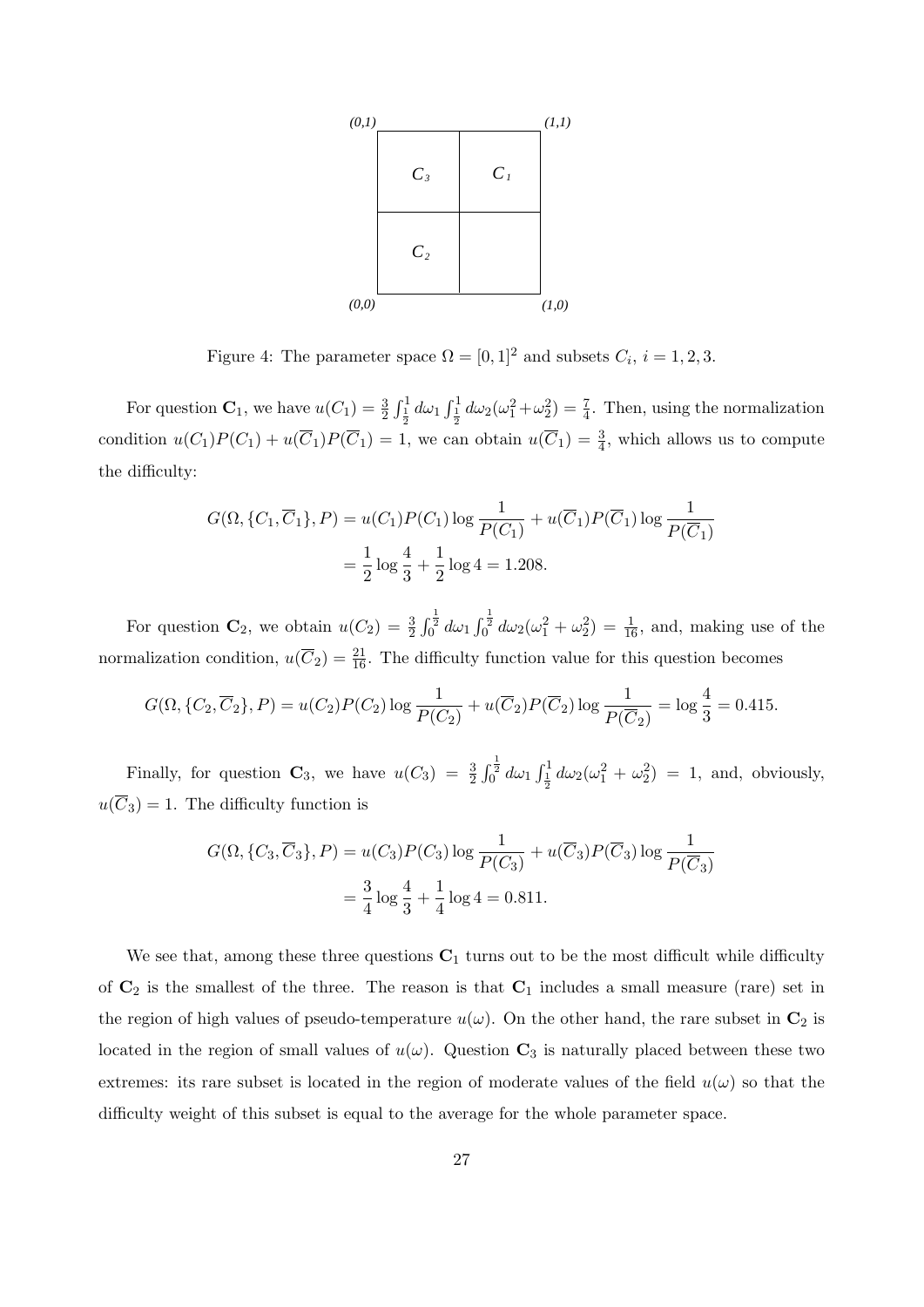The overlaps between these questions can easily be computed using expression (27).

$$
J(\Omega, (\mathbf{C}_1; \mathbf{C}_2), P) = \frac{1}{2} \log \frac{4}{3} + \frac{1}{2} \log \frac{8}{9} = 0.123,
$$
  

$$
J(\Omega, (\mathbf{C}_1; \mathbf{C}_3), P) = \frac{11}{16} \log \frac{4}{3} + \frac{5}{16} \log \frac{8}{9} = 0.232,
$$

and

$$
J(\Omega, (\mathbf{C}_2; \mathbf{C}_3), P) = \frac{5}{16} \log \frac{4}{3} + \frac{11}{16} \log \frac{8}{9} = 0.013,
$$

showing that the most difficult questions  $-\mathbf{C}_1$  and  $\mathbf{C}_3$  – also exhibit the largest overlap which agrees with the common sense derived notion that knowledge of a perfect answer to a more difficult question can give more help in answering another question.

It is interesting to consider the limit in which the measure of the rare set approaches zero. For this purpose, let  $C_1 = \{ \omega : \omega_1 \in [1 - a, 1], \omega_2 \in [1 - a, 1] \}, C_2 = \{ \omega : \omega_1 \in [0, a], \omega_2 \in [0, a] \}$  and  $C_3 = \{\omega : \omega_1 \in [0, a], \omega_2 \in [1 - a, 1]\}$  and let  $\mathbf{C}_i = \{C_i, \overline{C}_i\}$  for  $i = 1, 2, 3$ . Let  $u(\omega) = \frac{n+1}{2}(\omega_1^n + \omega_2^n)$ where  $n \geq 2$  is an integer and  $\omega \in \Omega = [0,1]^2$ . Then repeating the calculations for the previously considered example, taking the limit  $a \to \infty$  and retaining only terms of the lowest order in *a* we obtain

$$
G(\Omega, \{C_1, \overline{C}_1\}, P) \simeq (n+1)a^2 \log \frac{1}{a} + \log e \cdot a^2 \simeq (n+1)a^2 \log \frac{1}{a},
$$
  

$$
G(\Omega, \{C_2, \overline{C}_2\}, P) \simeq \log e \cdot a^2,
$$

and

$$
G(\Omega, \{C_3, \overline{C}_3\}, P) \simeq 2a^2 \log \frac{1}{a} + \log e \cdot a^2 \simeq 2a^2 \log \frac{1}{a}.
$$

Again, we can see that the question **C**<sup>1</sup> ends up being the most difficult one, with **C**<sup>2</sup> being the least difficult. It's interesting to note that, to leading order in *a*, the difficulty of **C**<sup>1</sup> and **C**<sup>3</sup> behaves as  $a^2$  log  $\frac{1}{a}$  (with only a numerical coefficient being different), while the difficulty of  $\mathbb{C}_2$  behaves as  $a^2$ . A related observation is that, in this limit, the difficulty of both  $C_1$  and  $C_3$  is dominated by the rare subset while that of  $\mathbb{C}_2$  is dominated by the larger subset with measure approaching 1 since the contribution of the rare subset is diminished by the low value of pseudo-temperature  $u(\cdot)$  over that subset.

## **8 Conclusion**

This article initiated development of a quantitative general framework for the description of the process of information extraction from information sources capable of providing answers to given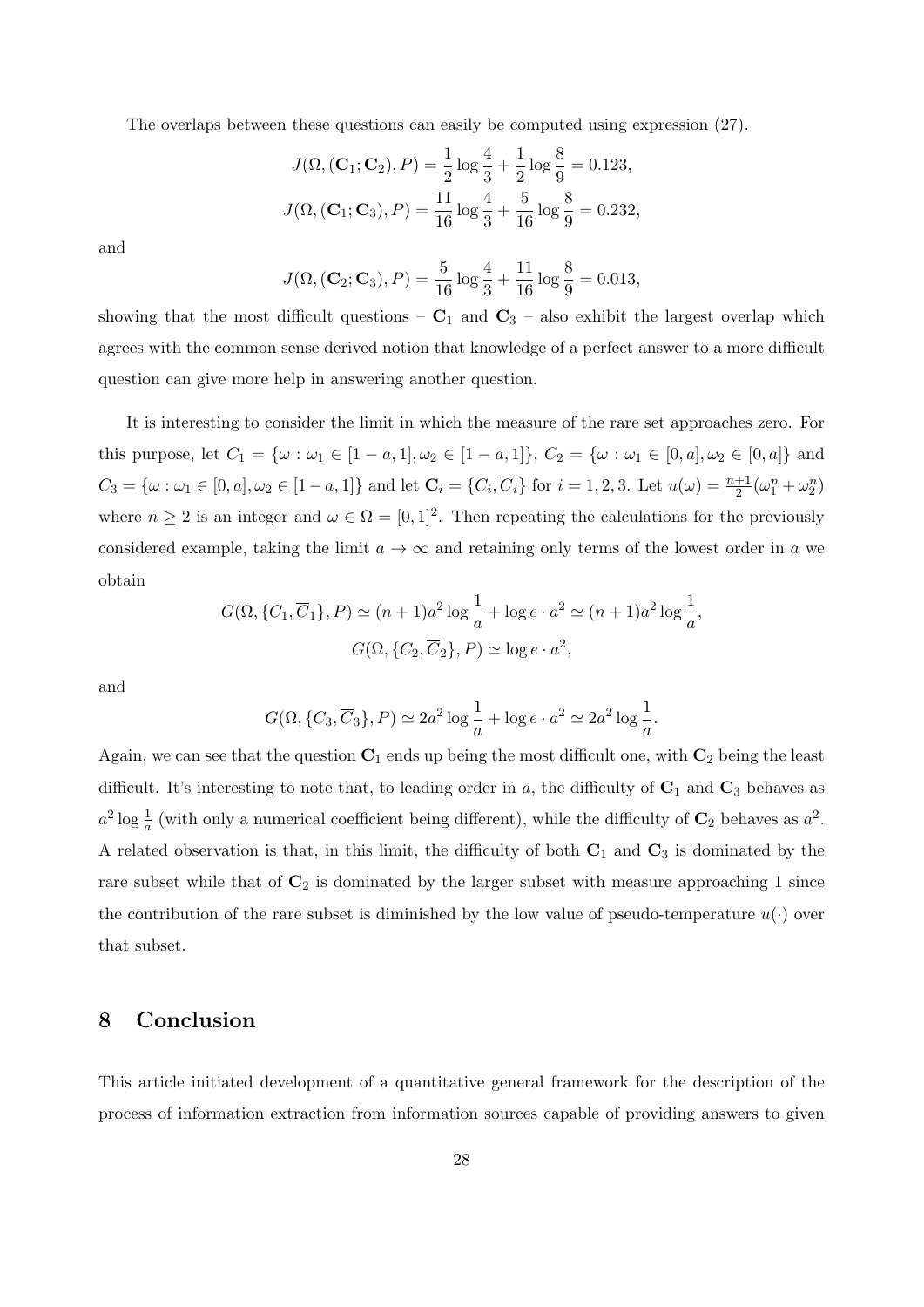questions. The main motivation for such a framework is the need for optimal decision making in situations characterized with incomplete information and availability of additional information sources. The framework is expected to be especially useful when the knowledge that the information sources possess is of a relatively "loose" variety, i.e. cannot be readily represented in a form admitting direct use in a mathematical formulation. A typical example of such a source would be a human expert who can express a preference for one of the two regions in the parameter space but would find it difficult to produce an accurate probability distribution over the parameter space.

The main components of the proposed framework are questions, answers and information sources. The present article's subject is questions and, in particular, question difficulty functions. The purpose of the latter is measuring the degree of accuracy the given source can achieve on various questions. The idea is that a source would answer easy questions well but its answers' accuracy would decrease with increasing difficulty of questions. The overall form of the question difficulty function is in general determined by the constraints the difficulty function is required to satisfy. The latter constraints depend on the overall properties imposed on the difficulty function. In this article, we assumed the question difficulty to be linear and isotropic on the parameter space. The resulting form was then derived from a system of postulates expressing the desired properties along with more general consistency requirements.

It turns out that the resulting question difficulty function depends on a single scalar quantity  $u(\cdot)$  defined on the parameter space and can be interpreted – using parallels with thermodynamics – as an energy-like quantity while the function  $u(\cdot)$  takes on the role of temperature that is allowed to take different values at different points of the parameter space. It is interesting to contrast the resulting difficulty function to the corresponding Shannon entropy that is a purely informational quantity measuring the minimum expected number of bits required to communicate a (perfect) answer to the question under consideration. Using parallels with thermodynamics, while the former is similar to thermal energy, the latter can be likened to entropy. It is also worth noting that the linear isotropic model proposed in this article can – in thermodynamics terms – be interpreted as that of *ideal gas*. We expect that other more involved (anisotropic, for instance) versions of question difficulty function would still allow useful interpretations in thermodynamics terms with the difficulty function being similar to thermal energy associated with an appropriate thermodynamical system.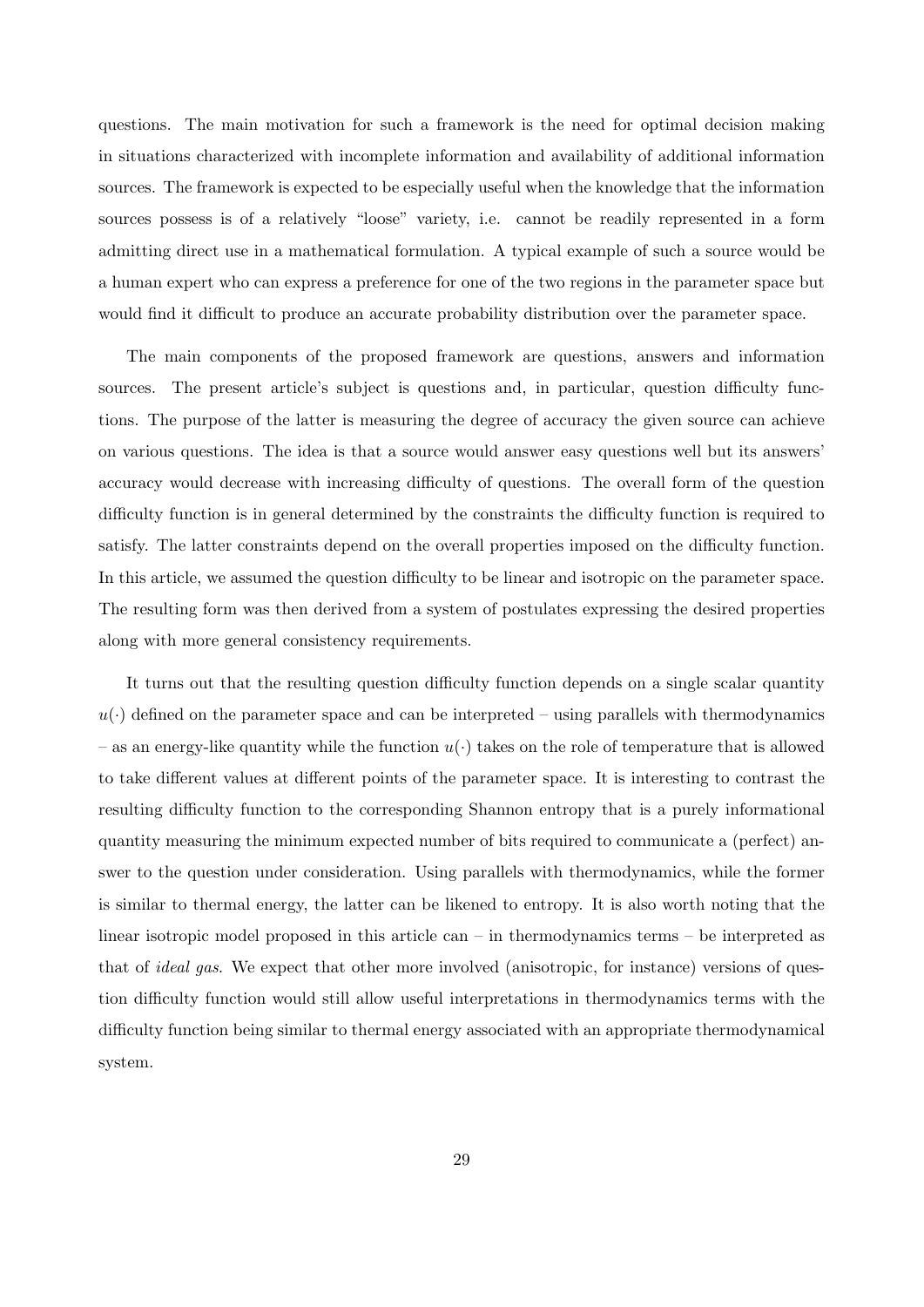## **9 APPENDIX**

Parallels with Thermodynamics Imagine an ideal gas contained in container *A* with unit volume  $V = 1$  and held at temperature *T* (see Fig. 5 for an illustration). There is a "marked" molecule. Let *C*  $\subset$  *A* be a part of the original container that has volume *V* < 1. We are interested in whether the molecule of interest is located in *C* or otherwise. A "constructive" way of reducing this uncertainty is compressing the original container so that all gas – including the special molecule – is in *C* with certainty.

The energy conservation law reads  $dQ = pdV + dU$ , where  $dQ$  is the (infinitesimal) heat transferred to the gas, *pdV* is the work done by the gas and *dU* is the increment of the gas internal energy. If we insist that the gas be kept at constant temperature  $T$  then (since the gas is ideal)  $dU = 0$  and the energy conservation law reduces to

$$
dQ = pdV.\tag{30}
$$

The ideal gas equation of state reads  $pV = \nu RT$  where p is the pressure,  $\nu$  is the amount of substance (in moles) and  $R$  is the ideal gas constant. We can use the equation of state to express pressure as a function of the gas volume:

$$
p(V) = \frac{\nu RT}{V}.\tag{31}
$$

Substituting (31) into (30) we can obtain for the amount of heat transferred to the gas while its volume is educed from 1 to *V* at constant temperature *T*:

$$
\Delta Q = \int_1^V p(V)dV = \nu RT \int_1^V \frac{dV}{V} = \nu RT \ln V = \nu RT (\ln 2) \log V < 0,
$$

implying that the amount of heat equal to

$$
-\Delta Q = \ln 2 \nu RT \log \frac{1}{V} > 0
$$
\n(32)

is taken away from the gas. We can note now that  $V = P(C)$  where  $P(\cdot)$  is the uniform measure on *A* describing the initial information on the location of the marked molecule in *A*. Comparing expression (32) with that for the difficulty of a free-response question *C*

$$
G(\Omega, C, P) = u(C) \log \frac{1}{P(C)}
$$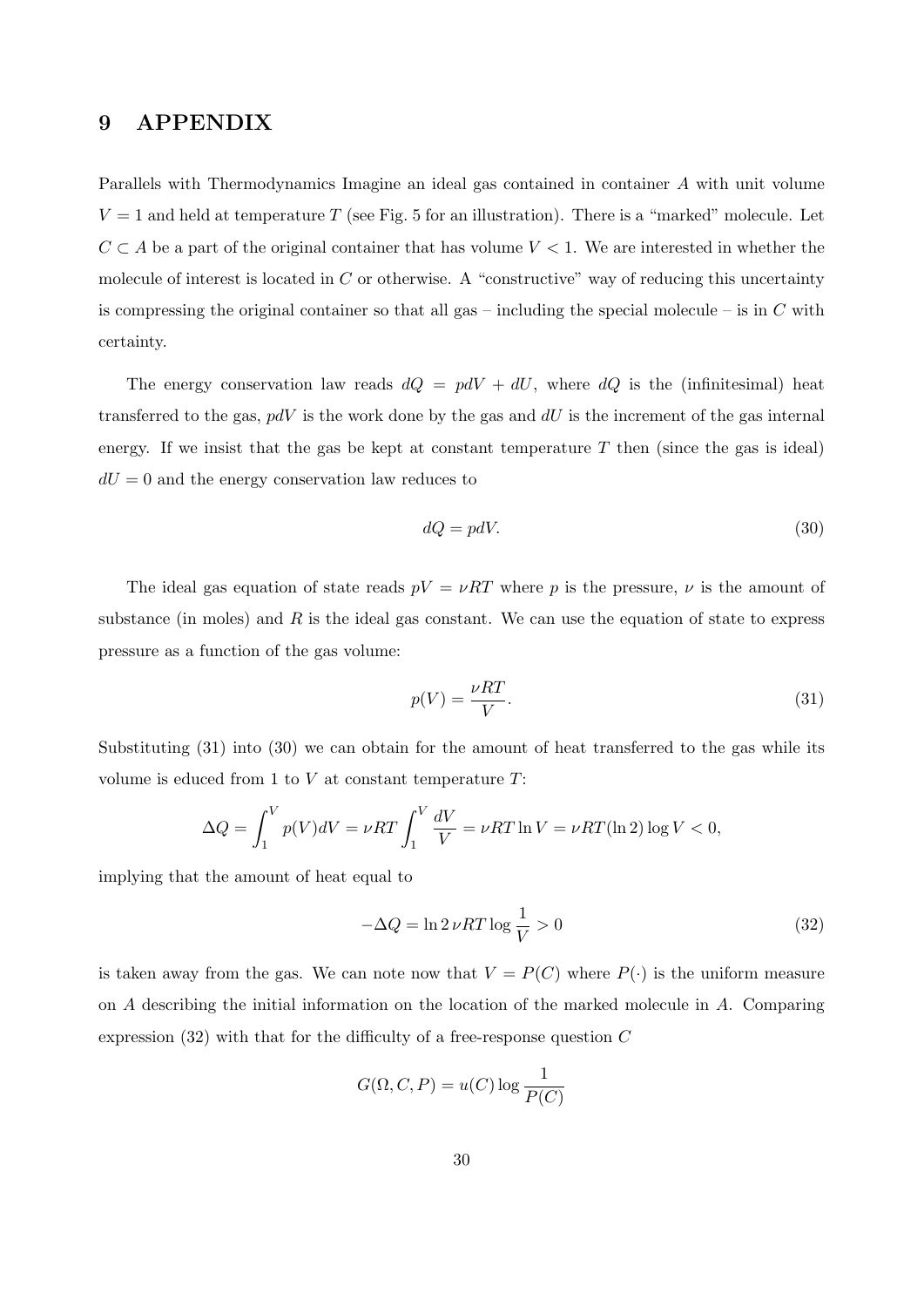

Figure 5: Gas in container *A* is compressed from original unit volume to volume *V <* 1. The marked molecule is shown as a shaded circle.

we see that (i) the value  $u(C)$  plays the role of temperature and (ii) the question difficulty can be thought of as the energy-like quantity that is similar to the thermal energy (heat) that has to be taken away from the system in order to reduce uncertainty about the microstate that can be characterized by entropy. The latter is related to heat by the relationship  $dQ = T dS$ , where *S* stands for the thermodynamic entropy. Thus, the higher temperature is the larger the amount of heat that has to be dissipated in order to reduce entropy. Therefore temperature can be interpreted as (thermal) energy per unit of entropy. In application to inquiry, respectively, the pseudo-temperature  $u(\cdot)$  can be thought of as the amount of pseudo-energy (difficulty) per unit of Shannon entropy that represents the purely informational quantity measuring the minimum expected number of bits that is necessary to *communicate* a perfect answer to the given question.

\*Bibliography

- [1] Ben-Tal, A., S. Boyd, A. Nemirovski. 2006. Extending scope of robust optimization: Comprehensive robust counterparts of uncertain problems. *Math. Programming, Ser.B* **107** 63–89.
- [2] Ben-Tal, A., A. Nemirovski. 1998. Robust convex optimization. *Math. Oper. Res.* **23**(4) 769–805.
- [3] Ben-Tal, A., M. Teboulle. 2007. An old-new concept of convex risk measures: the optimized certainty equivalent. *Mathematical Finance* **17** 449–476.
- [4] Birge, J. R., F. Louveaux. 1997. *Introduction to Stochastic Programming*. Springer-Verlag, New York, NY.
- [5] Bordley, R. F. 2009. Combining the opinions of experts who partition events differently. *Decision Anal.* **6**(1) 38–46.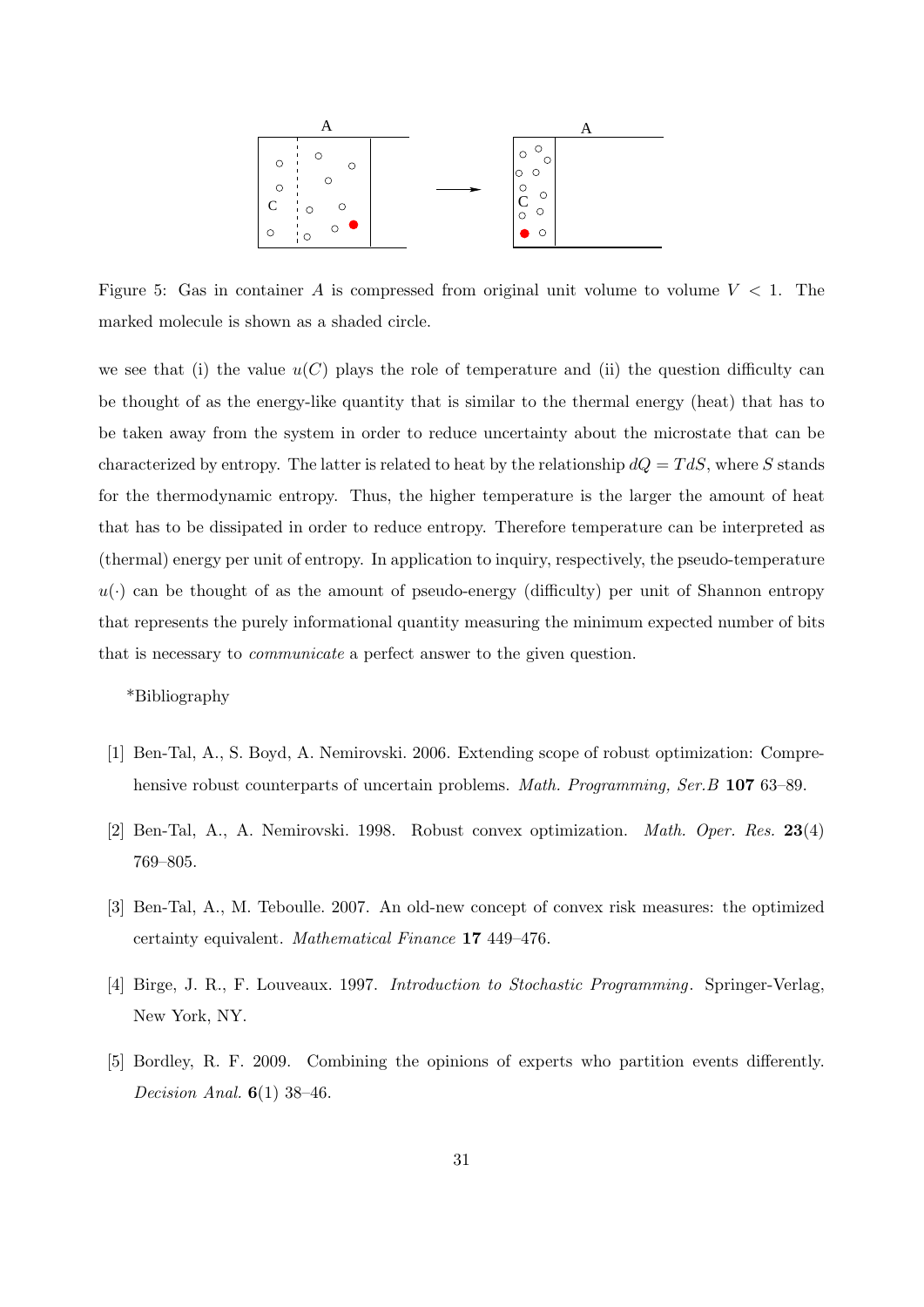- [6] Bordley, R. F. 2011. Using Bayes' rule to update an event's probabilities based on the outcomes of partially similar events. *Decision Anal.* **8**(2) 117–127.
- [7] Chávez, M., J. Martinerie, M. Le Van Quyen. 2003. Statistical assessment of nonlinear causality: Application to epileptic EEG signals. *J. of Neurosci. Methods* **124**(2) 113–128.
- [8] Clemen, R. 1987. Combining overlapping information. *Management Sci.* **33**(3) 373–380.
- [9] Clemen, R., R. Winkler. 1999. Combining probability distributions from experts in risk analysis. *Risk Anal.* **19**(2) 187–203.
- [10] Cox, R. T. 1946. Probability, frequency, and reasonable expectation. *Am. J. Phys.* **14** 1–13.
- [11] Cox, R. T. 1961. *The Algebra of Probable Inference*. Johns Hopkins Press, Baltimore.
- [12] Eichhorn, A., W. Römisch. 2005. Polyhedral risk measures in stochastic programming. *SIAM Journal on Optimization* **16** 69–95.
- [13] Ellison, G., D. Fudenberg. 1993. Rules of thumb for social learning. *J. Political Econom.* **101**(4) 612–643.
- [14] Faddeev, D. K. 1956. On the concept of entropy of a finite probabilistic scheme. *Uspekhi Mat. Nauk* **11**(1(67)) 227–231.
- [15] Fischer, A. J., A. J. Arnold, M. Gibbs. 1996. Information and the speed of innovation adoption. *Amer. J. Agr. Econ.* **78**(4) 1073–1081.
- [16] Fisher, M. L., A. Raman. 1996. Reducing the cost of demand uncertainty through accurate response to early sales. *Oper. Res.* **44**(1) 87–99.
- [17] Fox, C., R. Clemen. 2005. Subjective probability assessment in decision analysis: Partition dependence and bias toward the ignorance prior. *Management Sci.* **51**(9) 1417–1432.
- [18] French, S. 1985. Group consensus probability distributions: A critical survey. *Bayesian Statist.* **2** 183–202.
- [19] Genest, C., J. V. Zidek. 1986. Combining probability distributions: A critique and an annotated bibliography. *Statist. Sci.* **1** 114–148.
- [20] Guia¸su, Silviu. 1971. Weighted entropy. *Reports on Mathematical Physics* **2**(3) 165–179.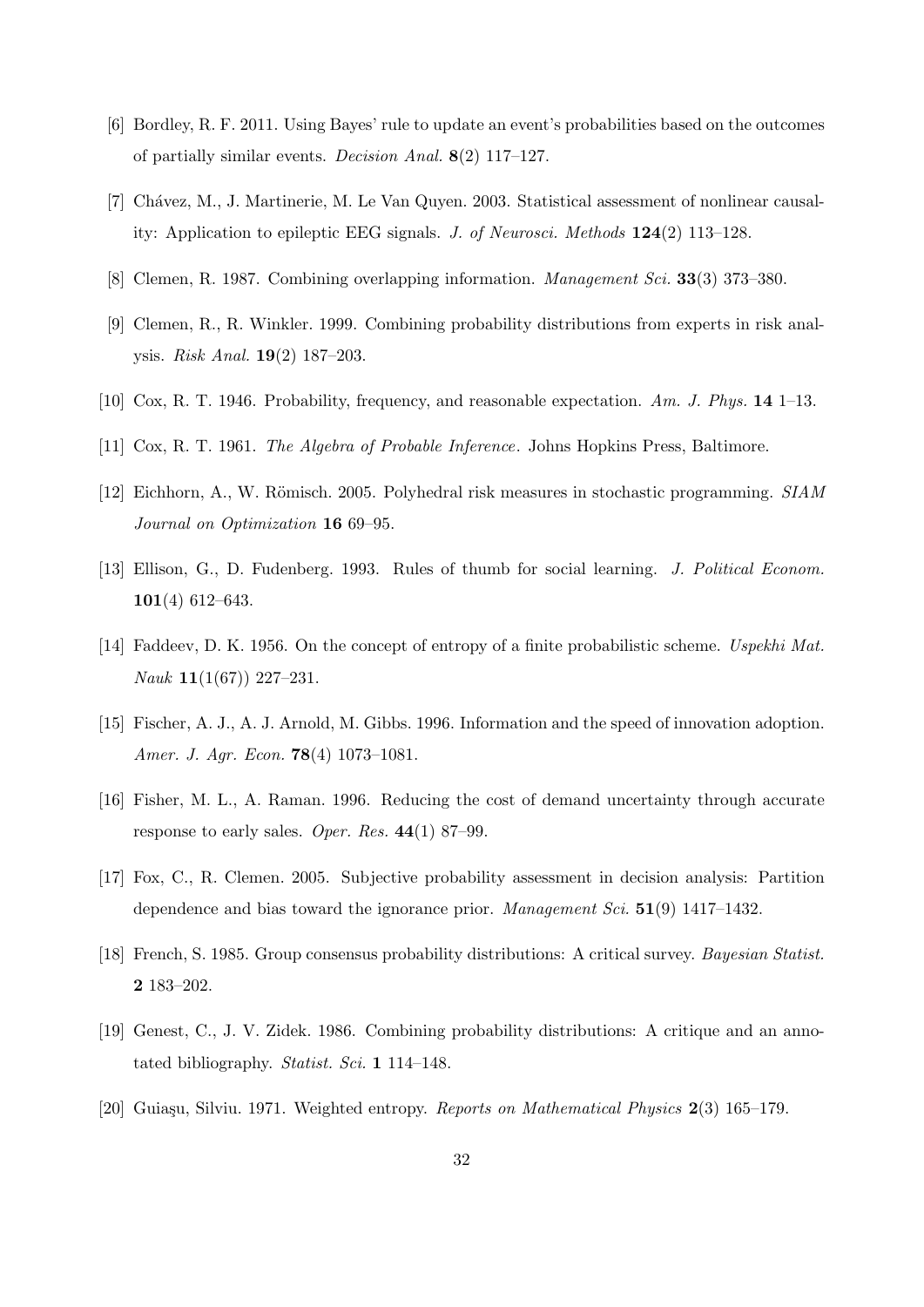- [21] Harmanec, D., G. J. Klir. 1994. Measuring total uncertainty in Dempster-Shafer theory: A novel approach. *Int. J. Gen. Syst.* **22**(4) 405–419.
- [22] Havrda, J. H., F. Charvat. 1967. Quantification methods of classification processes: Concepts of structural *α* entropy. *Kybernetika* **3** 30–35.
- [23] Jaroszewicz, S., D. A. Simovici. 1999. On axiomatization of conditional entropy of functions between finite sets. *Proc. 29th ISMVL, Freiburg, Germany*. 24–31.
- [24] Jaynes, E. T. 1957. Information theory and statistical mechanics I. *Phys. Rev.* **106** 620–630.
- [25] Jaynes, E. T. 1957. Information theory and statistical mechanics II. *Phys. Rev.* **108** 171–190.
- [26] Jensen, R. 1988. Information cost and innovation adoption policies. *Management Sci.* **34**(2) 230–239.
- [27] Katura, T., N. Tanaka, A. Obata, H. Sato, A. Maki. 2006. Quantitative evaluation of interrelations between spontaneous low-frequency oscillations in cerebral hemodynamics and systemic cardiovascular dynamics. *NeuroImage* **31**(4) 1592–1600.
- [28] Klir, G. J., D. Harmanec. 1996. Generalized information theory: Recent developments. *Kybernetes* **25**(7/8) 50–66.
- [29] Knuth, K. H. 2005. Lattice duality: The origin of probability and entropy. *Neurocomputing* **67** 245–274.
- [30] Kornish, L. J., R. L. Keeney. 2008. Repeated commit-or-defer decisions with a deadline: The influenza vaccine composition. *Oper. Res.* **56**(3) 527–541.
- [31] Maeda, Y., H. Ichihashi. 1993. An uncertainty measure with monotonicity under the random set inclusion. *Int. J. Gen. Syst.* **21**(4) 379–392.
- [32] McCardle, K. F. 1985. Information acquisition and the adoption of new technology. *Management Sci.* **31**(11) 1372–1389.
- [33] Mokhov, I. I., D. A. Smirnov. 2006. El Niño-Southern Oscillation drives North Atlantic Oscillation as revealed with nonlinear techniques from climatic indices. *Geophys. Res. Lett.* **33**. L03708.